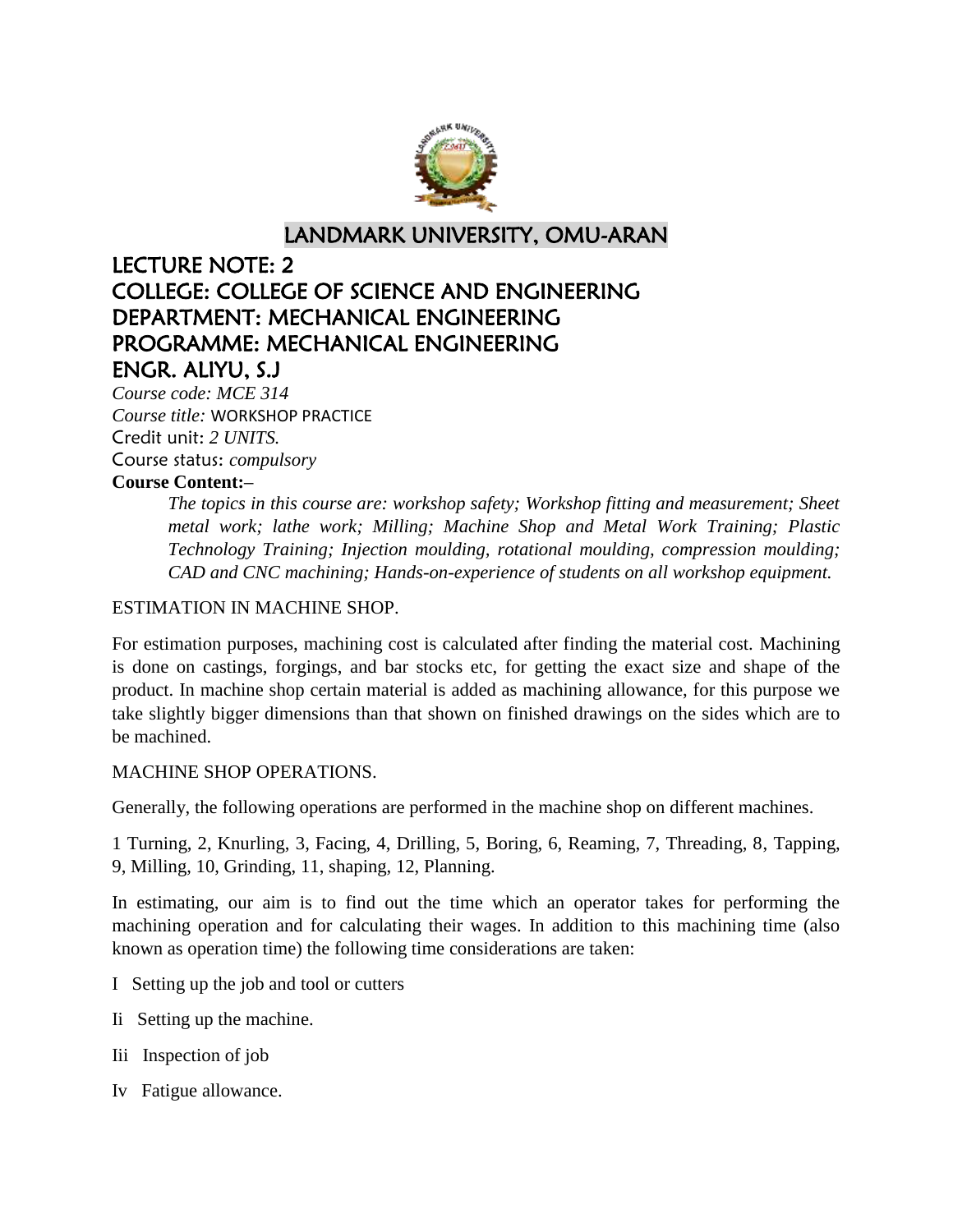- V Tool changing and sharpening time.
- Vi Machine cleaning and servicing time
- Vii Personal allowance.

In the study of machining time the following terms are generally used.

I Cutting speed. This is the distance which the tool travels along the material in one minute. Its unit is metres/ min.

Let us consider an example, in which a job of D cm dia is revolving at a speed of N r.p.m. Then, distance travelled by the tool point in one minute  $=$  Distance moved in one revolution x Revolutions performed in one minute.

 $\therefore$ Cutting speed =  $\frac{\pi}{1}$  $m/$ 

Cutting speed depends on the following factors:

- a. Hard material requires a lower cutting speed than that of soft and ductile materials.
- b. High speed tools, and tools of special cutting alloys can cut at higher cutting speeds than carbon steel tools.
- c. If the depth of cut and feed is more, then less cutting speed is taken and vice versa.
- d. By using good cutting fluids, cutting speeds may be increased.

An estimator should consider the above factors while selecting a suitable cutting speed.

The table below shows the cutting speeds of different materials on different operations. The cutting speeds are with high speed steel (H.S.S) tools.

|            | Operations (cutting speeds are in m/min) |         |        |          |        |        |           |         |  |  |  |
|------------|------------------------------------------|---------|--------|----------|--------|--------|-----------|---------|--|--|--|
| Materials  |                                          | Drillin | Reamin | Threadin | Tappin | Millin | Shaping   | Grindin |  |  |  |
|            | Turnin                                   | g       | g      | g        | g      | g      | , Sloting | g       |  |  |  |
|            | and<br>g                                 |         |        |          |        |        | and       |         |  |  |  |
|            | <b>Boring</b>                            |         |        |          |        |        | Planing   |         |  |  |  |
| Aluminiu   | 300                                      | 120     | 120    | 30       | 45     | 200    | 25        | 20      |  |  |  |
| m          |                                          |         |        |          |        |        |           |         |  |  |  |
| Brass/Gun  | 50                                       | 50      | 25     | 30       | 20     | 40     | 12        | 22      |  |  |  |
| metal      |                                          |         |        |          |        |        |           |         |  |  |  |
| Mild Steel | 30                                       | 25      | 12     | 25       | 5      | 20     | 20        | 15      |  |  |  |
| Cast Iron  | 20                                       | 15      | 10     | 20       | 7      | 50     | 10        | 12      |  |  |  |
| Copper     | 30                                       | 50      | 15     | 30       | 20     | 40     | 10        | 22      |  |  |  |

NOTE.

1. Cutting speed for grinding in the table shown above shows the speed of the work at which it travels against the grinding wheel, while grinding wheel has its speed for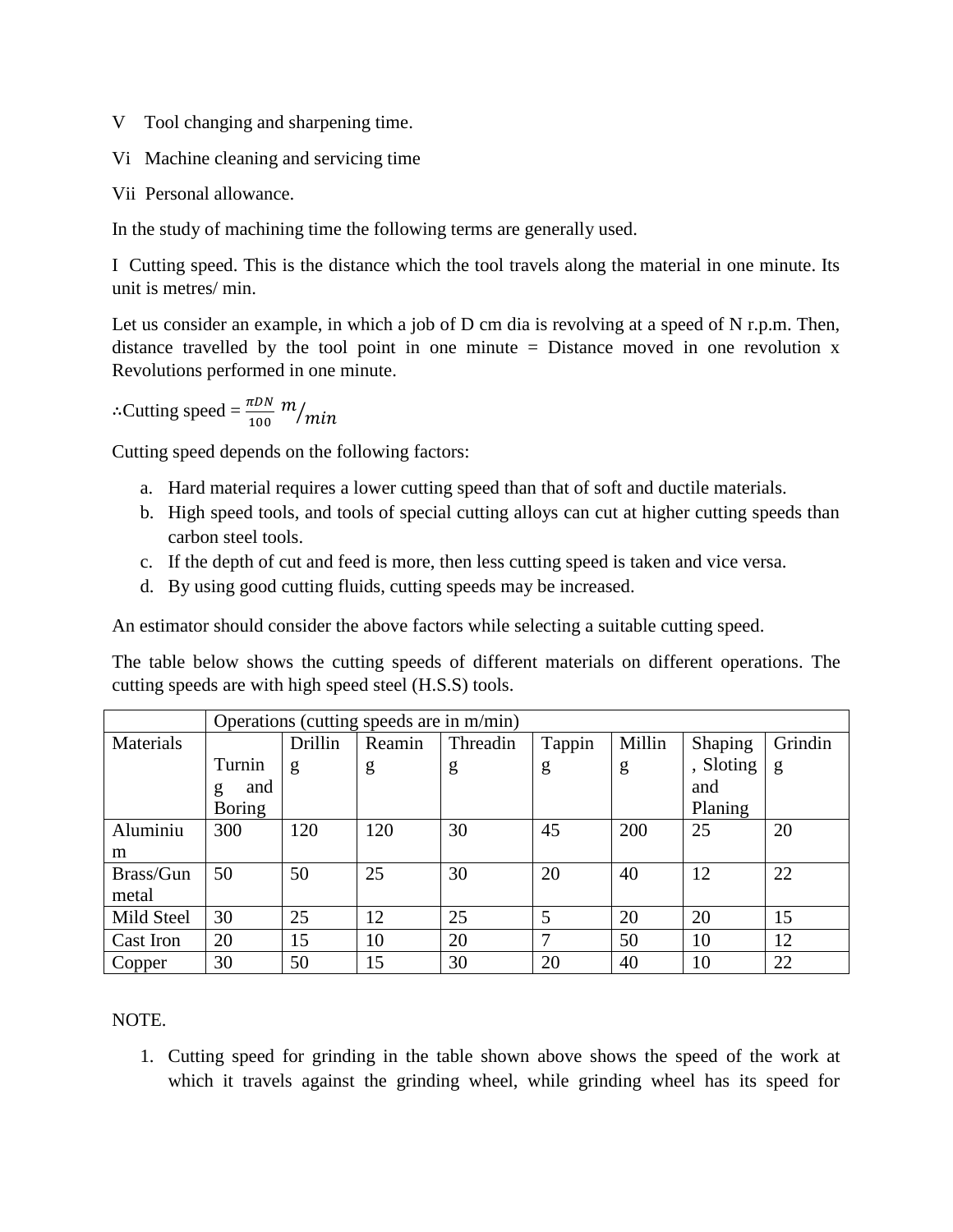external grinding at 1800 m/min, for internal grinding as 1200 m/min and for surface grinding as 1500 m/min.

2. When the tungsten carbide tools are used, the cutting speeds are 2 to 3 times of these speeds.

2 Feed. It is the distance, through which the tool advances into the work-piece during one revolution of the work-piece or the tool or cutter. Its unit is mm/rev. As the feed depends on the depth of cut, cutting speed and power of the machine, hence no specific values for this can be mentioned.

3 Depth of cut. It is the amount by which a tool or a cutter is inserted into the metal during one cut. In other words, it is the thickness of the metal removed in one cut. It is generally measured in mm.

A. LATHE OPERATIONS.

Now we shall discuss about the estimation of time on different operations to be performed on lathe.

1 Turning: It is the operation of metal removal in which job is rotated against a tool.

Let  $S =$  Cutting speed in m/min.

 $D = Dia$ . Of job to be turned in cm.

 $N =$  Revolution of the job/min.

 $F = \text{Feed/rev}$ .

 $\frac{m}{m}$ 

but  $S = \frac{\pi}{1}$ 

$$
\therefore N = \frac{100S}{\pi D} r.p.m
$$

As we know that feed/min.  $=$  r.p.m x Feed/rev. and time taken to turn unit length

$$
= \frac{1}{\textit{feed/min}}\ \textit{min}
$$

 $\therefore$  Time taken to turn L metre length,

$$
\frac{L}{\frac{Feed/min}{Feed/min}} = \frac{L}{\frac{Feed}{rev} \times r.p.m.}
$$
  
Hence, T = 
$$
\frac{Length \ of \ the job \ to \ be \ turned}{\frac{Feed}{rev} \times r.p.m} = \frac{L}{F \times N} \ min.
$$

Ex. 1. Estimate the machining time to turn a M.S bar of 3 cm dia down to 2.5 cm for a length of 10 cm in a single cut. Assume cutting speed = 30 m/min and feed =0.4 mm/rev.

Solution. To estimate the time required to turn the M.S bar, the first step is to find out the r.p.m at which this bar should be rotated to give the cutting speed as 30 m/min approximately.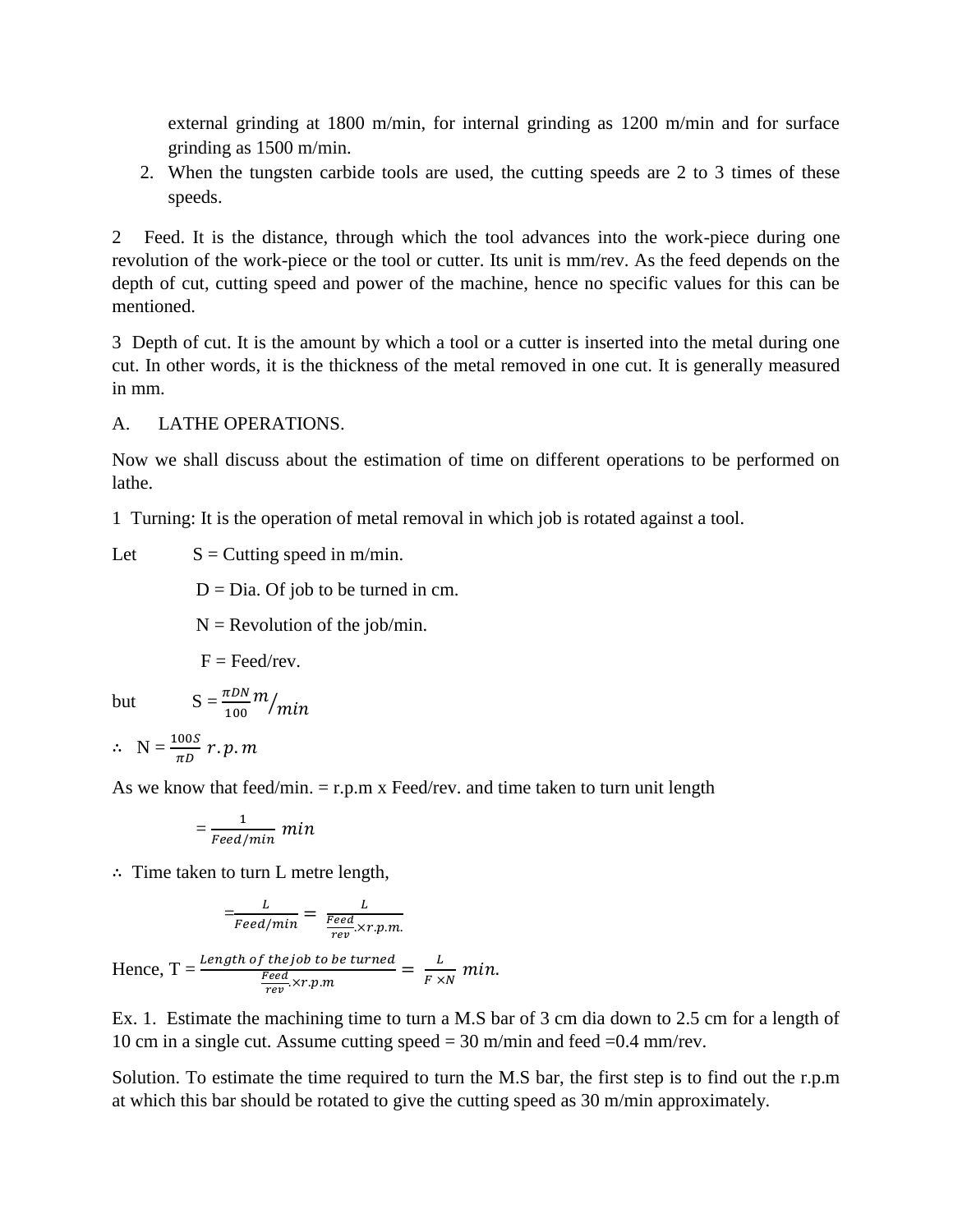Now using the formula,

$$
N=\frac{100S}{\pi D} r.p.m
$$

Where  $S = 30$  m/min.

$$
D = 3 \text{ cm}
$$
  

$$
\therefore N = \frac{100x30}{\pi x3} = \frac{1000}{\pi} 318 \text{ r. } p.m
$$

Now, second step is to find the machining time. As we know that

$$
Time = T = \frac{Length}{\frac{Feed}{rev} \times r.p.m.}
$$

Where,  $L = 10 \text{ cm}$ 

Feed  $= 0.04$  cm/rev.

$$
N = 318 \text{ r.p.m.}
$$

 $\therefore$  Time T  $\frac{10}{0.04 \times 318}$  =

Ex. 2. Estimate the total time taken to turn a 10 cm long 2.5 dia M.S rod to a dia of 2.3 cm in a single cut. Assume cutting speed to be 25 m/min. , feed to 0.1 mm/rev. and the mounting time in a self- centering 3 jaw chuck to be 40 seconds. Neglect time taken for setting up tool etc.

Solution: Here  $L = 10$  cm,  $S = 25$  m/min,  $F = 0.01$  cm/rev.

As 
$$
N = \frac{100S}{\pi D} = \frac{100 \times 25}{\pi \times 2.5} = 318 r. p.m.
$$
  

$$
T = \frac{10}{0.01 \times 318} = 3.14 \text{ min.}
$$

Now, it is given that job mounting time is 40 second.

 $\therefore$  Total machining time = 3.14 + 40/60 = 3.80 mins. Ans.

Ex. 3.Cw. A M.S bolt 2cm dia is rotating at 500 R.P.M. How much machining time is required to make  $45^0$  chamfer by 0.5 cm. Assume feed as 0.2 mm/rev.

Solution: Let AB is the length of the cut required for chamfering.

Now 
$$
0.5/AB = \sin 45^\circ = \frac{1}{\sqrt{2}}
$$
 or  $AB = 0.5 \times \sqrt{2} = 0.707$  cm.  
\n $\therefore$  Now, time for chamfering,  $T = \frac{length \ of \ cut}{feed \times r.p.m.} = \frac{L}{F \times N} = \frac{0.707}{0.02 \times 500}$  min. = 0.07 mins = 4.2 secs. Ans.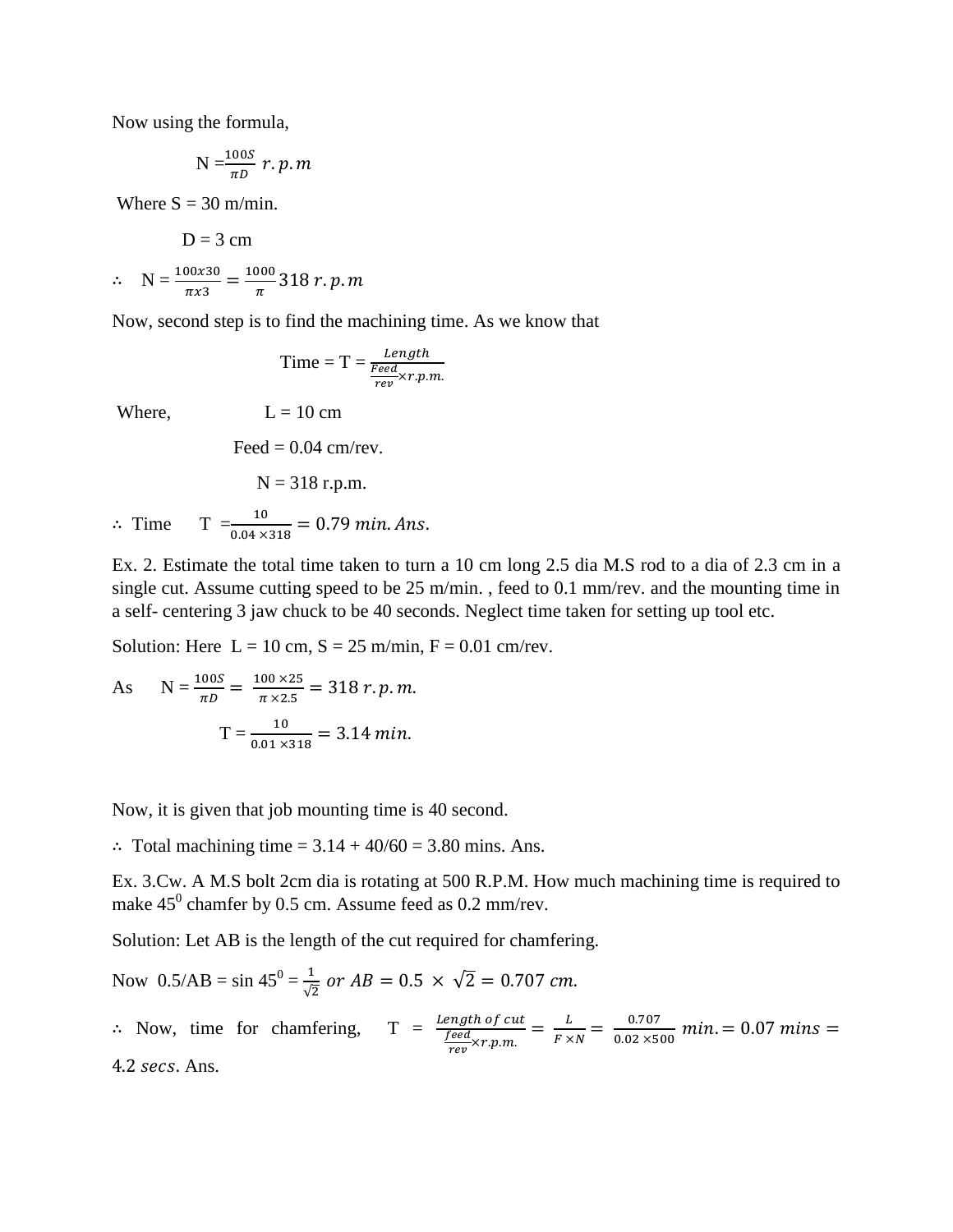

EX. 4.cw. Find the time required to turn a 60 mm dia. rod to the dimensions shown below. Take cutting speed as 20 m/min, feed as 1.2 mm. All cuts are 3 mm deep.

Solution: Reducing the dia. from 60 to 54 mm for a length of 215 mm by turning. As deep of cut is 3 mm hence one cut is required.

$$
\therefore \quad \text{Time for turning, } \mathrm{T}_1 = \frac{L_1}{F_1 \times N_1}, \text{Hence, } T_1 = \frac{215}{1.2 \times \frac{100 \times 20}{\pi \times 0.60}} = 1.7 \text{ min.}
$$

Second step: Reducing the dia from 54 to 42 mm by turning. As depth of cut is 3 mm.

 $\therefore$  54 – 42/6 = 2 will be the number of cuts.

1<sup>st</sup> cut.

$$
N_2 = \frac{100S}{\pi D_2} = \frac{100 \times 20}{\pi \times 0.54} = 118 r. p.m.
$$
  

$$
\therefore T_2 = \frac{115}{1.2 \times 118} = 0.8 \text{ min.}
$$

 $2<sup>nd</sup>$  cut.

$$
N_3 = \frac{100S}{\pi D_3} = \frac{100 \times 20}{\pi \times 0.42} = 152. r. p.m.
$$

$$
\therefore T_3 = \frac{115}{1.2 \times 152} = 0.63 \text{min.}
$$

 $\therefore$  Total turning time: = 1.7 + 0.8 + 0.63 = 3.13 mins. Ans.



All dimensions are in mm.

EX5.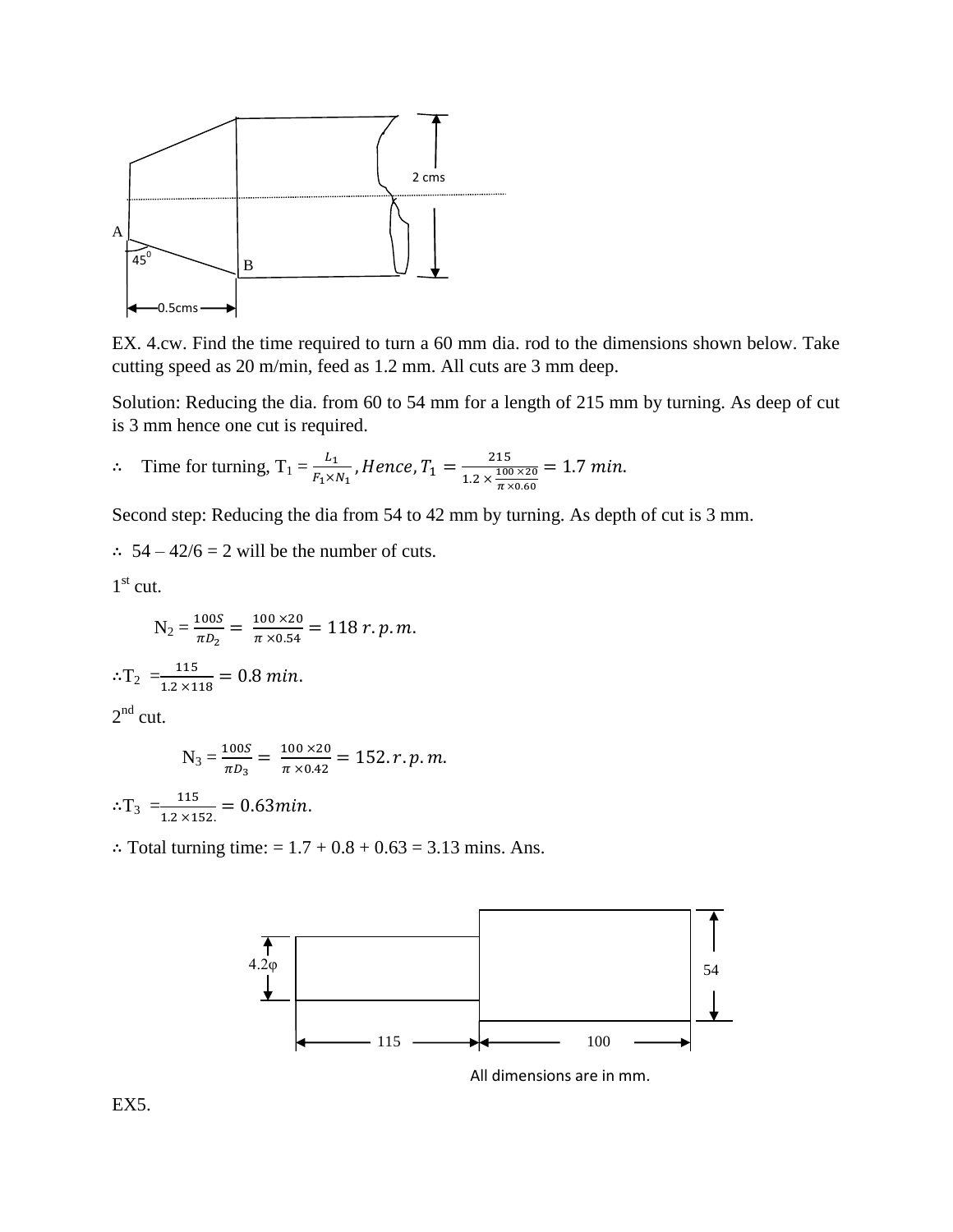Calculate the required to turn a stepped shaft to the dimensions shown below from M.S stock of 4cm dia. Neglect facing and setting up time. The depth of cut should not exceed 0.25 cm. assume the cutting speed to be 20 m/min and feed to be 0.3 mm/rev for each cut.



Solution. First step.

Reducing the dia from 4 to 3.5 cm for a length of 9 cm in single cut as depth of cut is 0.25 cm.

$$
\therefore N1 = \frac{100s}{\pi D} = \frac{100 \times 20}{\pi \times 0.4} = 159.2 r. p.m.
$$
  

$$
\therefore T1 = \frac{L}{\frac{F}{rev} \times r.p.m} = \frac{9}{0.03 \times 159.2} = 1.9 min.
$$

Second step.

Reducing the dia from 3.5 to 3 cm for a length of 5 cm in single cut as depth of cut is 0.25 cm.

$$
\therefore N2 = \frac{100s}{\pi D} = \frac{100 \times 20}{\pi \times 0.35} = 182 r. p.m
$$
  

$$
\therefore T2
$$
  

$$
\frac{5}{0.03 \times 182} = 0.9 \text{ min.}
$$

 $\therefore$  Total turning time = T1 + T2 = 1.9 + 0.9 = 2.8 min. Ans

B .Knurling is the process used for making diamond shaped impressions on the surface of a component to produce a rough surface to facilitate easy grip. This is done with the help of a knurling tool also known as knurl. This process is performed on a lathe machine. Time required for knurling operation can be calculated the same formula as that of turning. i.e,

Time for knurling  $=\frac{Le}{f}$  $\frac{C_{red}}{T_{red}}$   $\frac{C_{red}}{N}$   $\frac{C_{red}}{N}$   $\frac{C_{red}}{N}$   $\frac{C_{red}}{N}$   $\frac{C_{red}}{N}$   $\frac{C_{red}}{N}$   $\frac{C_{red}}{N}$   $\frac{C_{red}}{N}$   $\frac{C_{red}}{N}$   $\frac{C_{red}}{N}$   $\frac{C_{red}}{N}$   $\frac{C_{red}}{N}$   $\frac{C_{red}}{N}$   $\frac{C_{red}}{N}$   $\frac{C_{red}}{N}$   $\frac{C_{red}}{N}$ turning.

C. Facing: It is the process of material removal from the surface at right angles to the axis of rotation of the job. See fig below. In this process tool is feed crosswise, while in turning, tool is feed longitudinally. Time required per cut,

$$
= \frac{Length\ of\ cut}{F \times N}
$$
 where, length of cut = ½ (dia of job).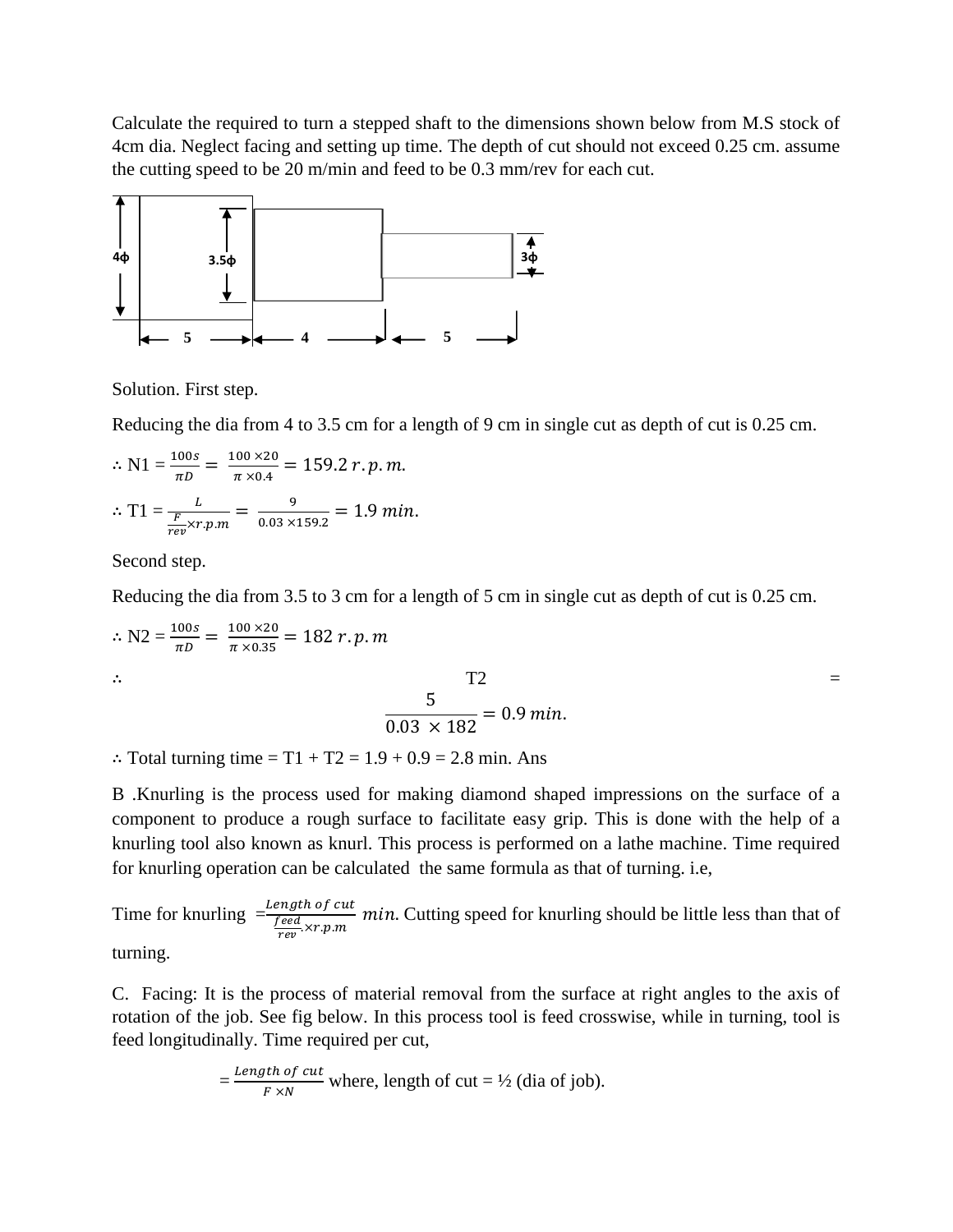

EX. 10 Find the time required to face both ends of a component as shown below, in one cut. Assume speed of rotation of the job as 100 rpm. And cross-feed as 0.03 cm/rev.



Solution: As we know that,

Time for facing = 
$$
\frac{Length\ of\ cut}{F \times N}
$$
 where, length of cut =  $\frac{D}{2} = \frac{4}{2} = 2 \ cm$ .

But, feed/rev =  $0.03$  cm/rev and N = 100 rpm.

$$
\therefore
$$
 Time for facing on one end =  $\frac{2}{0.03 \times 100} = \frac{2}{3} \text{ min.}$ 

: Total time for facing =  $2 \times \frac{2}{3} = 1.33$  min. Ans.

D . Drilling: It is the process of producing hole in an object. Time required for drilling hole can be calculated by using the following formula:

Time for drilling 
$$
=
$$
  $\frac{Depth\ of\ hole\ to\ be\ produced}{\frac{Feed}{rev}} \ x\ rpm.$ 

E. Boring: It is the process of enlarging a hole, which has already been drilled or casted or punched. Time required for boring can be calculated by using the following formula:

Time required for boring = 
$$
\frac{Length\ to\ bored}{\frac{Feed}{rev} \cdot x\ rpm}
$$

F. Reaming: It is the process of removing very small amount of material, to make the drilled holes in very accurate size. This process is carried out by a tool known as reamer.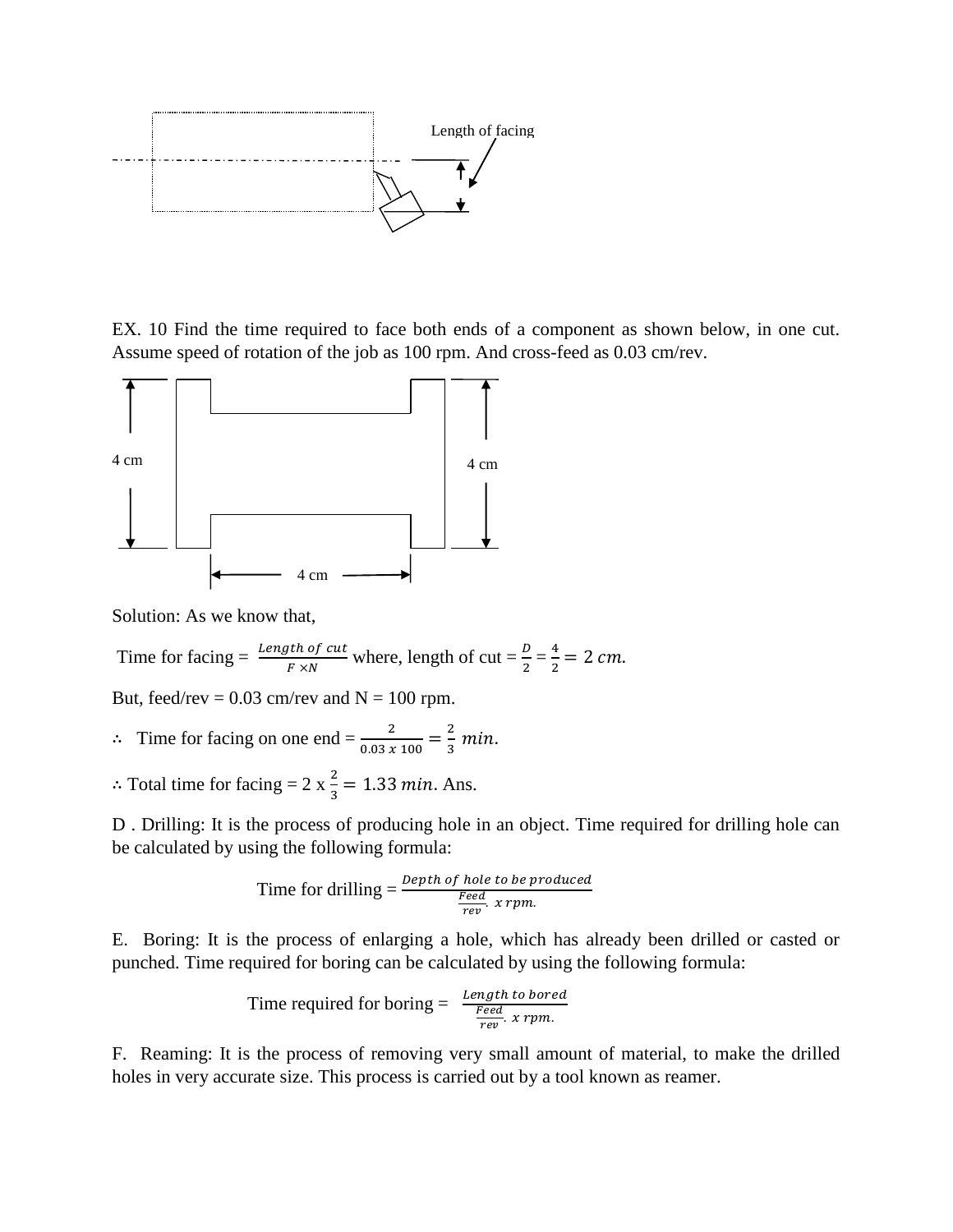$$
Time for reaming = \frac{Depth\ of\ hole}{\frac{Feed}{rev}} \, x \, rpm.
$$

EX.11: Find the time required to drill six holes in a casted flange each 1 cm depth, if the holedia is 1.5 cm. Assume cutting speed as 20m/min and feed as 0.02 cm/rev.

Solution: As we know that,

Time for drilling = 
$$
\frac{depth\ of\ hole}{\frac{feed}{rev}}
$$
. *x rpm*. Where depth of hole = 1 cm; Feed = 0.02 cm/rev,

and  $N = \frac{100S}{\pi D} = \frac{1}{3}$  $\frac{\frac{36 \times 20}{\pi \times 1.5}}{\pi \times 1.5}$ 

 $\therefore$  Time for drilling one hole =  $\frac{1}{0.02 \times 424}$  m

 $\therefore$  Time for drilling 6- holes,

$$
=\frac{6\times60}{0.02\times424}sec. = 42.7 sec. Ans.
$$

G. Threading (screw cutting): It is the removal of material to produce helix on external or internal circular surfaces for fastening purposes. Formula for calculating the time required in threading is nearly similar to that for turning, only the change is to replace the feed by pitch or lead.

Time for threading  $T = \frac{E + 0.7}{pitch\ or\ lead\ x\ r.p.m.}$  min/cut where L is the length of thread in cm and 0.7 is taken as additional distance for tool travel.

Pitch for single start thread  $=\frac{1}{T}$ Lead for multi-start thread  $=\frac{N}{T}$ 

Number of cuts. As threading up to full depth requires several cuts, therefore, total time for producing threads up to full depth can be found by multiplying the number of cuts to the time required in one cut. There is no hard and fast rule, for calculating the number of cuts but for general guidance, the following two systems are used.

First system: Number of cuts can be calculated by using the following relation:

No of cuts  $= 25$  x pitch (for external threads).

 $= 32$  x pitch (for internal threads).

System two: Number of cuts can be found by using the following table:

| S.No | Material |            |  |  | No. of cuts required for |  |  |
|------|----------|------------|--|--|--------------------------|--|--|
|      |          | threading. |  |  |                          |  |  |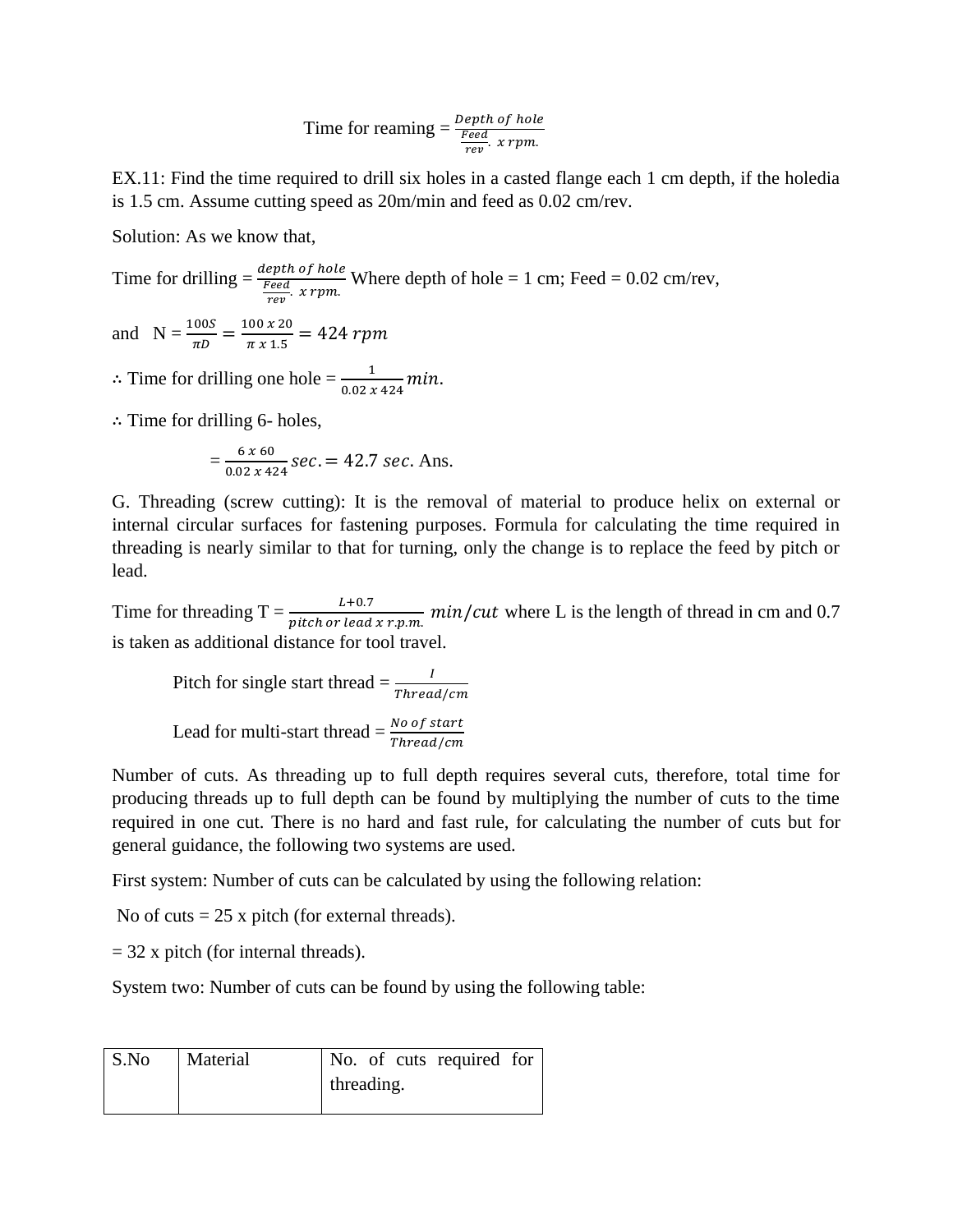|               | Aluminium    |   |
|---------------|--------------|---|
| $\mathcal{D}$ | <b>Brass</b> | 3 |
| $\mathcal{R}$ | Copper       | 5 |
|               | Cast Iron    | 6 |
|               | Mild Steel   |   |

H. Tapping: It is the process of making internal thread with the help of a tool known as tap. Taps are generally used for internal small works.

Time required for tapping  $=\frac{\text{Length}}{P}$  $= \frac{L + (\frac{D}{2})}{\frac{D + \epsilon}{2}}$  $\frac{1}{2}$  $\frac{m!}{P}$ itch x r.p.m.<br>Pitch x r.p.m.  $D = dia of tap used.$ 

The above formula gives the time required to push the tap inside the job. Time for returning the tap is taken as ½ of the time required for pushing it in the job. Therefore, total time for cutting threads:

$$
=\frac{\frac{3}{2}(L+\frac{D}{2})}{\text{Pitch x r.p.m.}}\text{ min.}
$$

TABLE-2:- Metric screw threads(L.S.I)

| <b>Basic</b><br>dia | 10           | 12   | 14             | 16             | $18 -$<br>22 | 24             | 25             | 27             | 30             | 35  | $42 -$<br>45   | $46 -$<br>55   | $56 -$<br>60   | $64 -$<br>80   |
|---------------------|--------------|------|----------------|----------------|--------------|----------------|----------------|----------------|----------------|-----|----------------|----------------|----------------|----------------|
| in<br>mm            |              |      |                |                |              |                |                |                |                |     |                |                |                |                |
| pitch<br>in<br>mm   | 1.5          | 1.75 |                | $\overline{2}$ | 2.5          | 3              | $\overline{3}$ | 3              | 3.5            | 1.5 | 4.5            | 5              | 5.5            | 6              |
|                     | 1.25         | 1.5  | $\overline{2}$ |                |              |                |                |                | 3              |     | $\overline{4}$ | $\overline{4}$ | $\overline{4}$ |                |
|                     |              |      |                |                |              |                |                |                |                |     |                |                |                | $\overline{4}$ |
|                     |              |      | 1.5            | 1.5            | 2            | $\overline{2}$ |                | $\overline{2}$ | $\overline{2}$ |     | 3              | 3              | 3              | 3              |
|                     | $\mathbf{1}$ | 1.25 | 1.25           |                | 1.5          | 1.5            |                | 1.5            | 1.5            |     | $\overline{2}$ | $\overline{2}$ | $\overline{2}$ | $\overline{2}$ |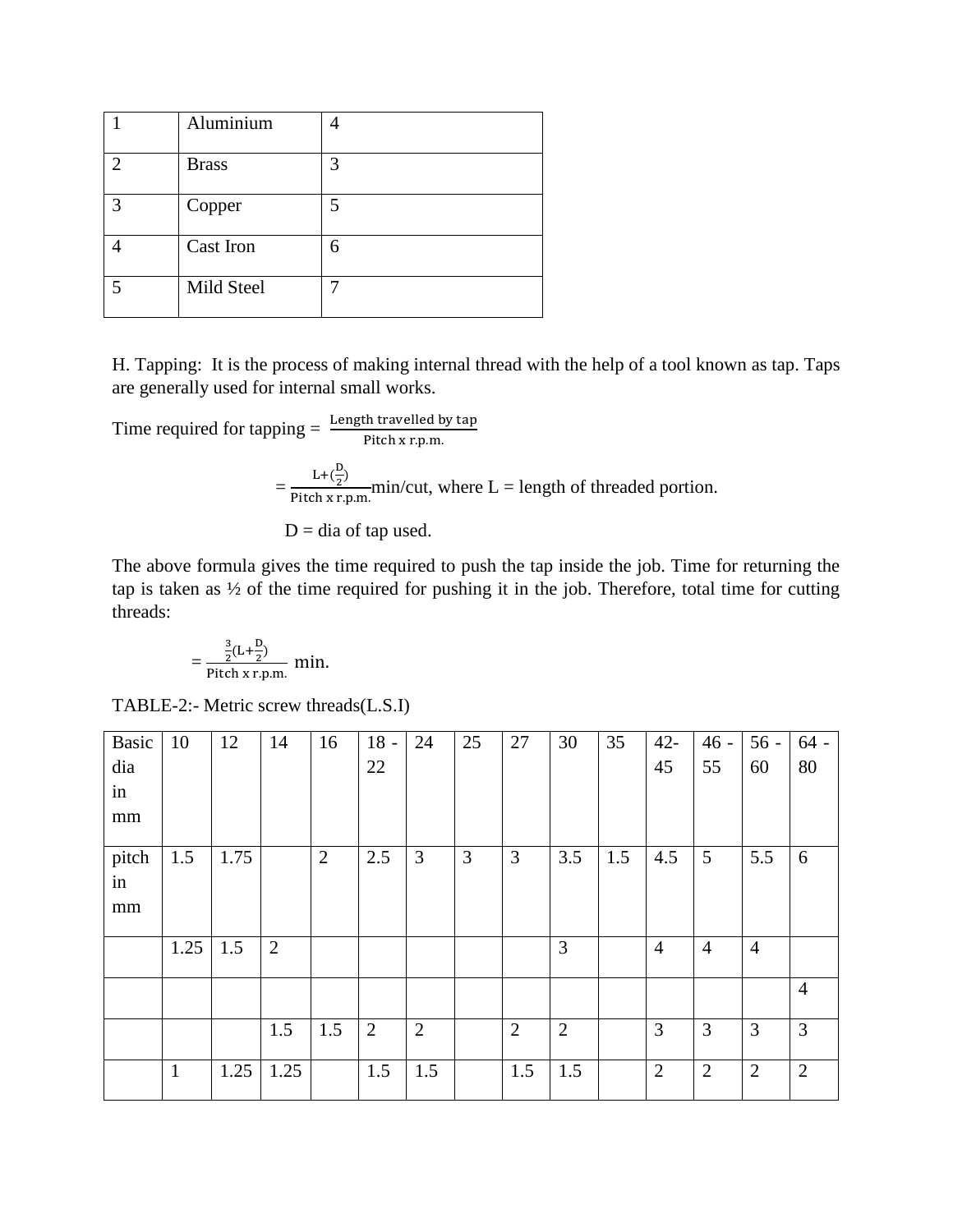| $\wedge$ $\pi$<br>$\cdots$ $\cdots$ |  |  |  |  | $\cdot$ . | $\cdot \cdot$ | -<br>$\cdot$ . | <b>1.J</b> |
|-------------------------------------|--|--|--|--|-----------|---------------|----------------|------------|
|                                     |  |  |  |  |           |               |                |            |

Pitches are generally used according to dias for coarse, medium and fine thread ranges.

EX.15 Estimate the time required for cutting 3 mm pitch threads on a mild steel bar of 2.8 cm dia and 8 cm long. Assume the cutting speed for threading as 15m/min.

Solution: As, pitch = 3 mm =  $0.3$  cm, bar dia. D =  $2.8$  cm, Length, L =  $8$  cm, Cutting speed, S = 15 m/min.

$$
N = \frac{100S}{\pi D} = \frac{100 \times 15}{\pi \times 2.8} = 170
$$
 rpm. and threading time,  $T = \frac{L \times 0.7}{\text{pitch x N}} = \frac{8.7}{0.3 \times 170} = 0.17$  min.

This is the time required for making one cut but in mild steel full depth of threads can be produced in 7- cuts. Hence, time for threading up to full depth  $= 0.17 \times 7 = 1.19$  min. Ans.

EX.16. Find out the time of threading on a 3 cm dia spindle for a length of 10 cm by single point tool, if three threads per cm are to be cut and speed of spindle is 66 rpm. Assume suitable approach and overtake for the tool.

Solution: Spindle dia = 3 cm, length of threads = 10 cm, No of threads to be cut =  $3$ /cm.

 $\therefore$ pitch of threads = 1/3 cm, N = 66 rpm.

The movement of the tool will have to be started certain distance before the commencement of threads, which is known as approach length. Let it be 0.5 cm. In the same way tool will go ahead by a certain distance after completion of the threads, till tool stops. The distance is known as overtake for the tool, let it be 0.5 cm. Therefore,

Length of tool travel =  $10 + 0.5 + 0.5 = 11$  cm.

 $\therefore$  Time required for thread / cut =  $\frac{\text{Length of tool travel}}{\text{pitch x N}} = \frac{1}{\frac{1}{2} \times \frac{1}{2}}$ 1  $\frac{1}{2 \times 66}$  =

To get full depth of threads, 7-cuts are necessary.

 $\therefore$  Total time required for threading = 7 x 0.5 = 3.5 min. Ans.

#### EX.24

Find the time taken to prepare a job according to the dimensions shown below from a bar 3.5 cm dia and 6 cm long. Assume the following data:

- A. Cutting speed for turning and boring  $= 20$  m/min.
- B. Cutting speed for drilling  $= 30$  m/min.
- C. Feed for turning and boring  $= 0.2$  mm/rev.
- D. Depth of cut not to exceed  $=$  3 mm.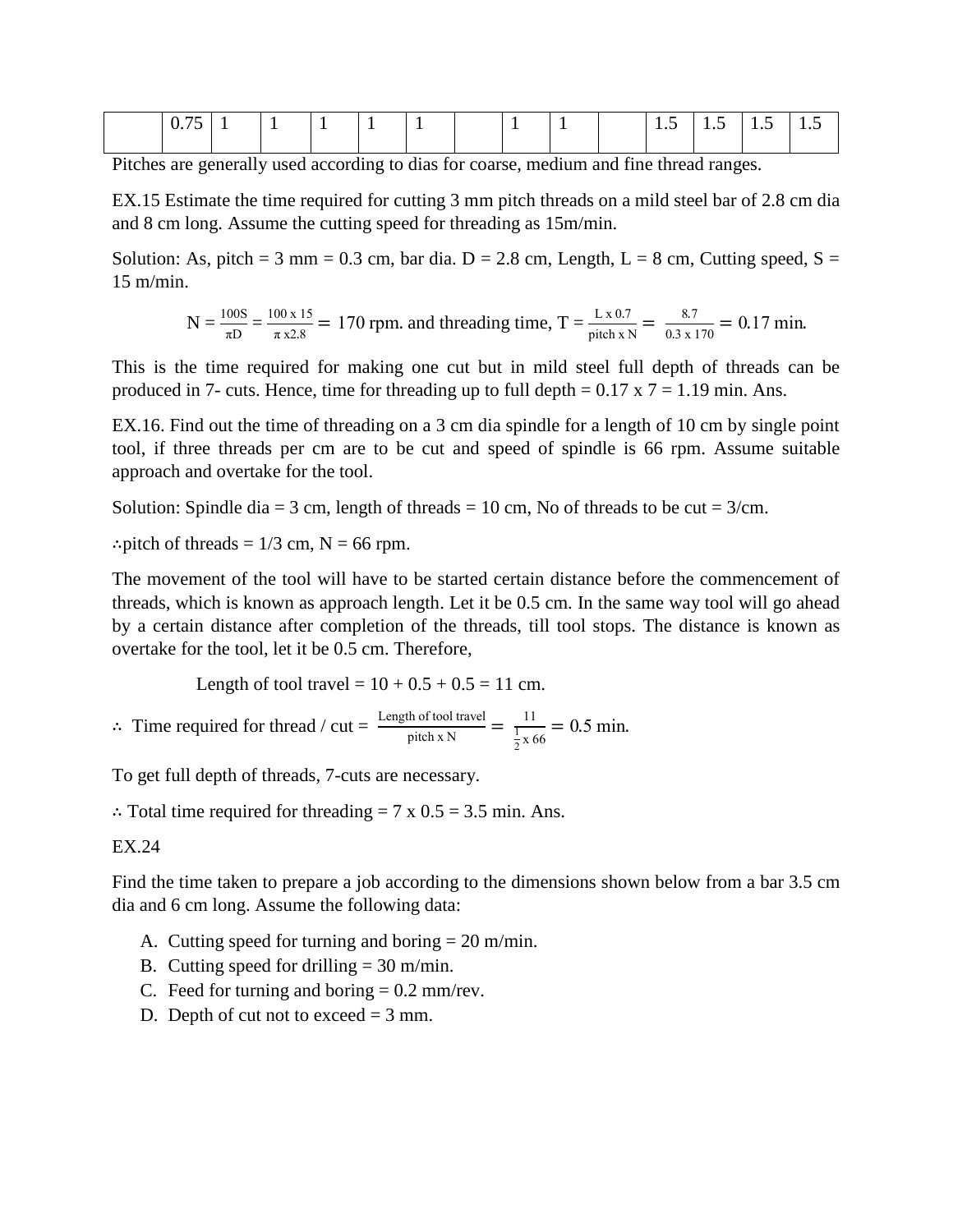

Solution: Step 1. In this problem the dia of the bar stock is 3.5 cm. First it has to be reduced to 3 cm by turning in single cut as depth of cut is 2.5 mm.

Here, 
$$
D_1 = 3.5
$$
 cm,  $S_1 = 20$  m/min,  $F_1 = 0.02$  cm/rev.  

$$
100 \times S_1 = 100 \times 20
$$

$$
N_1 = \frac{100 \times S_1}{\pi D_1} = \frac{100 \times 20}{\pi \times 3.5} = 182 \text{ rpm}
$$

$$
T_1 = \frac{\text{Length of cut}}{\frac{\text{feed}}{\text{rev}} \times \text{rpm}} = \frac{6}{0.02 \times 182} = 1.6 \text{ min}
$$

Step 2.Drilling a hole of 2 cm dia to a length of 6 cm.

Time for drilling,  $T_2 = \frac{L}{T}$ F  $\frac{\text{tith to be drilled}}{\text{reev}}$ . x rpm.  $\frac{\text{L}}{\text{F}_2 \text{X}}$  $F_2$ x  $N_2$ 

Here, N

$$
N_2 = \frac{100 \times S_2}{\pi D_2} = \frac{100 \times 30}{\pi \times 2} = 477
$$
 rpm

$$
\therefore \qquad \qquad T_2 = \frac{6 \times 10}{0.23 \times 477} = 0.547 \text{ min}
$$

Step 3. Enlarging a hole 2 to 2.5 cm dia for a length of 2 cm

 $\frac{2.0}{0.02 \times 318} = 0.314 \text{ m}$ 

$$
N_3 = \frac{100 \times S_3}{\pi D_3} = \frac{100 \times 20}{\pi \times 2} = 318 \text{ rpm}.
$$

 $T_3 = \frac{2}{0.025}$ 

: Total machining time,

$$
= 1.6 + 0.547 + 0.314 = 2.461
$$
 minutes. Ans.

Ex.25. Find the machining time to complete the job as shown below from the basic raw material of 50mm dia and 100 mm length.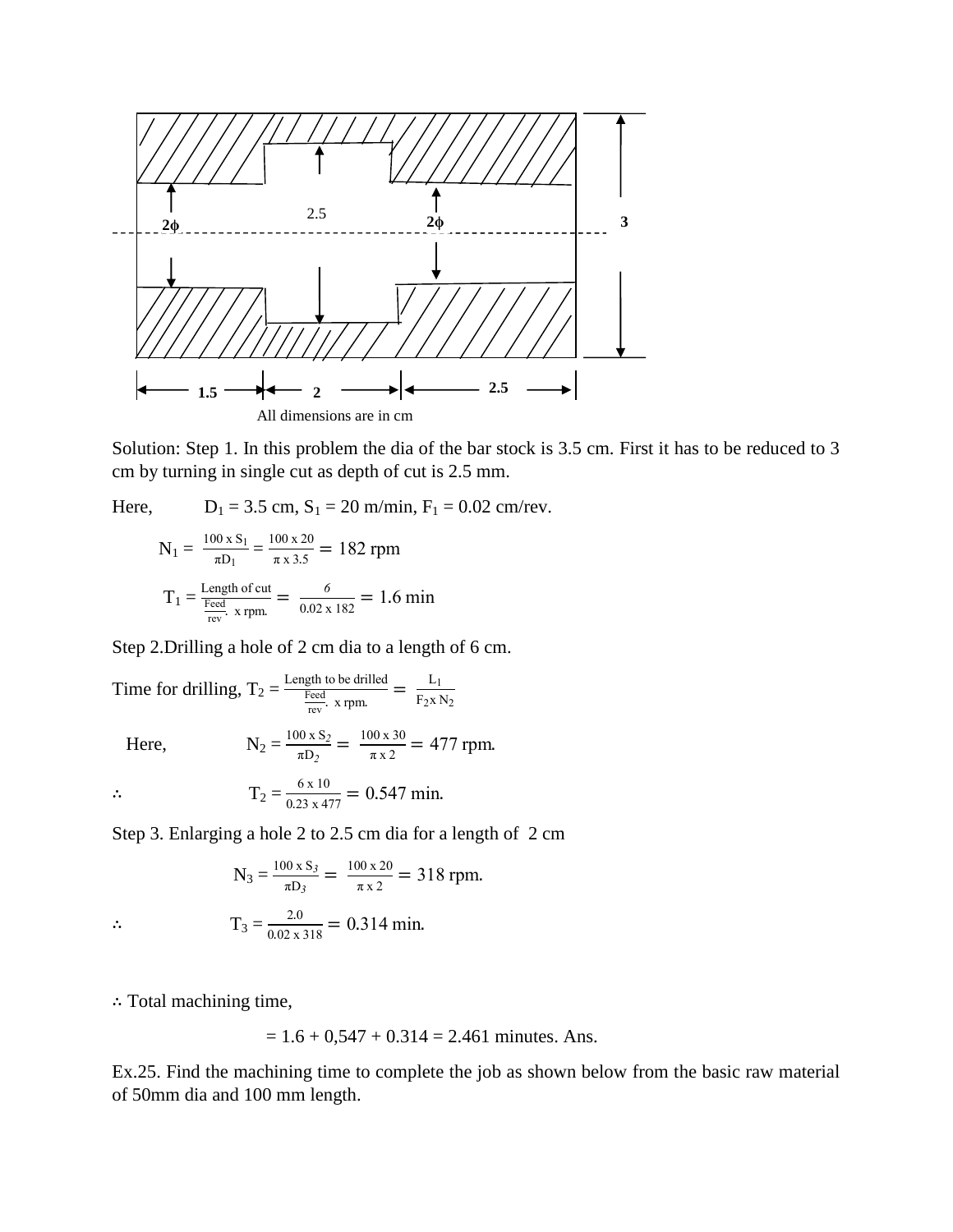Assume:

- a. Cutting speed for turning  $= 30$  m/min.
- b. Feed  $= 1$  mm/rev.
- c. Depth of cut  $= 2.5$  mm.
- d. Cutting speed for thread cutting  $= 9 \text{ m/min}$ .
- e. Cutting speed for drilling  $= 30$  mm/rev.
- f. Feed for briclling  $= 0.2$  mm/rev.



10φ X 30 LONG

Solution: Step one. Reducing the dia from 50 to 40 mm for a length of 100 mm in two cuts as depth of cut is 2.5 mm.

As, No. of cuts = 
$$
\frac{50-40}{2.5 \times 4} = \frac{10}{5} = 2
$$
 cuts.

 $\therefore$  Dia will be reduced from 50 to 45 mm in first cut and then 45 to 40 mm in second cut.

$$
\therefore \qquad \qquad T_1 = \frac{L}{F \times N_1} = \frac{100}{1 \times \frac{100 \times 300}{3.14 \times 5.0}} = 0.53 \text{ min.}
$$

Similarly  $T_2 = \frac{L}{F}$  $\frac{L}{F x N_2}$  =  $\frac{l}{1 x \frac{1}{2}}$  $1 x \frac{1}{2}$ 3.14 x 4.  $= 0.47$ 

Step two: Reducing the dia from 40 to 30mm for a length of 80 mm in two cuts. As depth of cut is 2.5 mm, therefore, number of cuts

$$
= \frac{40 - 30}{2.5 \times 2} = 2 \text{ cuts.}
$$
  
 
$$
\therefore \qquad T_3 = \frac{80}{1 \times \frac{100 \times 30}{3.14 \times 4}} \text{ for first cut. } = \frac{80 \times 3.14 \times 4}{100 \times 30} = 0.33 \text{ min}
$$

$$
\therefore \qquad T_4 = \frac{80}{1 \times \frac{100 \times 30}{3.14 \times 3.5}} = \frac{80 \times 3.14 \times 3.5}{100 \times 30} = 0.31 \text{ min.}
$$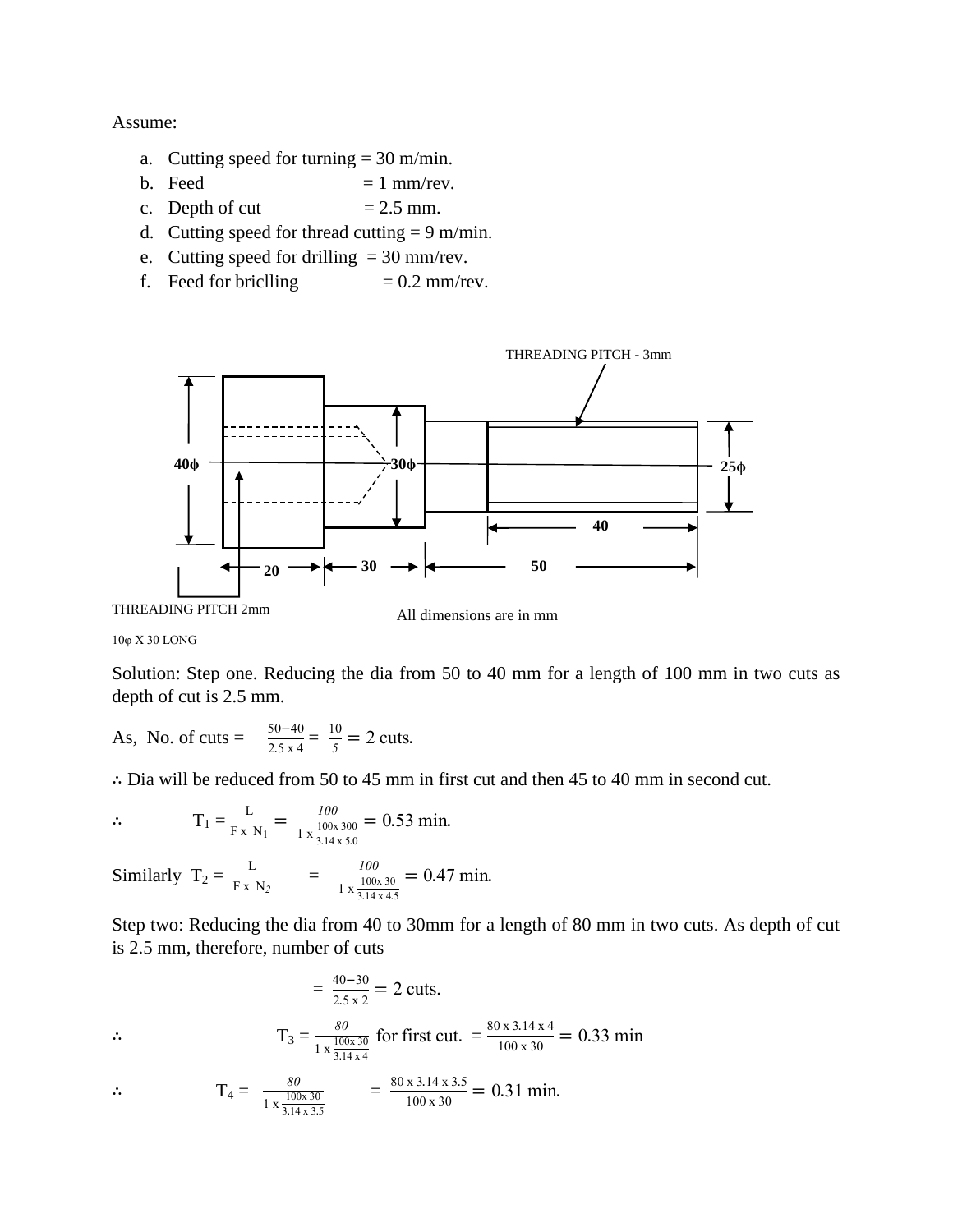Step three: Reducing the dia from 30 to 25 mm for a length of 50 mm in single cut.

$$
\therefore T_5 = \frac{L}{F \times r.p.m} = \frac{50}{1 \times \frac{100 \times 30}{3.14 \times 3.5}} = \frac{50 \times 3.14 \times 3.5}{100 \times 30} = 0.157 \text{ min.}
$$

Step four: Drilling for a length of 30 mm and dia of 10 mm

$$
\therefore \qquad T_6 = \frac{L}{F \times r.p.m} = \frac{30}{0.2 \times \frac{100 \times 30}{3.14 \times 1.0}} = \frac{30 \times 3.14 \times 1}{100 \times 30} = 0.157 \text{ min}
$$

Step five: Threading for length of 30 mm, dia 10 mm, pitch 2 mm. let number of cuts  $= 7$ .

$$
\therefore \qquad T_7 = \frac{30}{2 \times \frac{100 \times 9}{3.14 \times 1.0}} \times 7 = 0.36 \text{ min}
$$

Step six: Threading for length of 40 mm, dia 25 mm, pitch 3 mm. Let number of cuts  $= 7$ .

$$
\therefore \qquad T_8 = \frac{40}{3 \times \frac{100 \times 9}{3.14 \times 2.5}} \times 7 = 0.81 \text{ min.}
$$

$$
\therefore T = T_1 + T_2 + T_3 \dots \dots \dots + T_8
$$

$$
= 0.53 + 0.47 + 0.33 + 0.31 + 0.157 + 0.157 + 0.36 + 0.81 = 8.124
$$
 min. Ans.

#### MILLING OPERATIONS.

In estimating the time for milling operations, it is essential to take into account:

- i. The time taken to mill the surface. This depends on the length of job or the workpiece.
- ii. The approach length. This is the distance by which cutter has to be engaged before the full depth of cut is reached. See figures below.(a) $\&$ (b)
- iii. The over-run. This is the distance considered so that the cutter may clear the job or work- piece. See figures (a)  $\&$  (b) which shows over – run or over travel.
- iv. The total numbers of cuts to complete the operations.
- v. The sum of approach length and over run is called, Added Table Travel.

Operations performed on the milling machines are mainly cutting and facing. The time taken for performing these operations can be obtained by using the same formula, i.e.

Time required / cut = 
$$
\frac{\text{Length of cut}}{\frac{\text{Feed}}{\text{rev}}}
$$
 Where length of cut,  
= Length of job + added table travel.  
Feed/rev. = Feed/ tooth x No. of teeth on cutter.

R.P.M = 
$$
\frac{100S}{\pi D}
$$
, Where, D = Dia of the cutter

Total time = 
$$
\frac{\text{Length of cut}}{\text{feed}} \times \text{No. of cuts or index.}
$$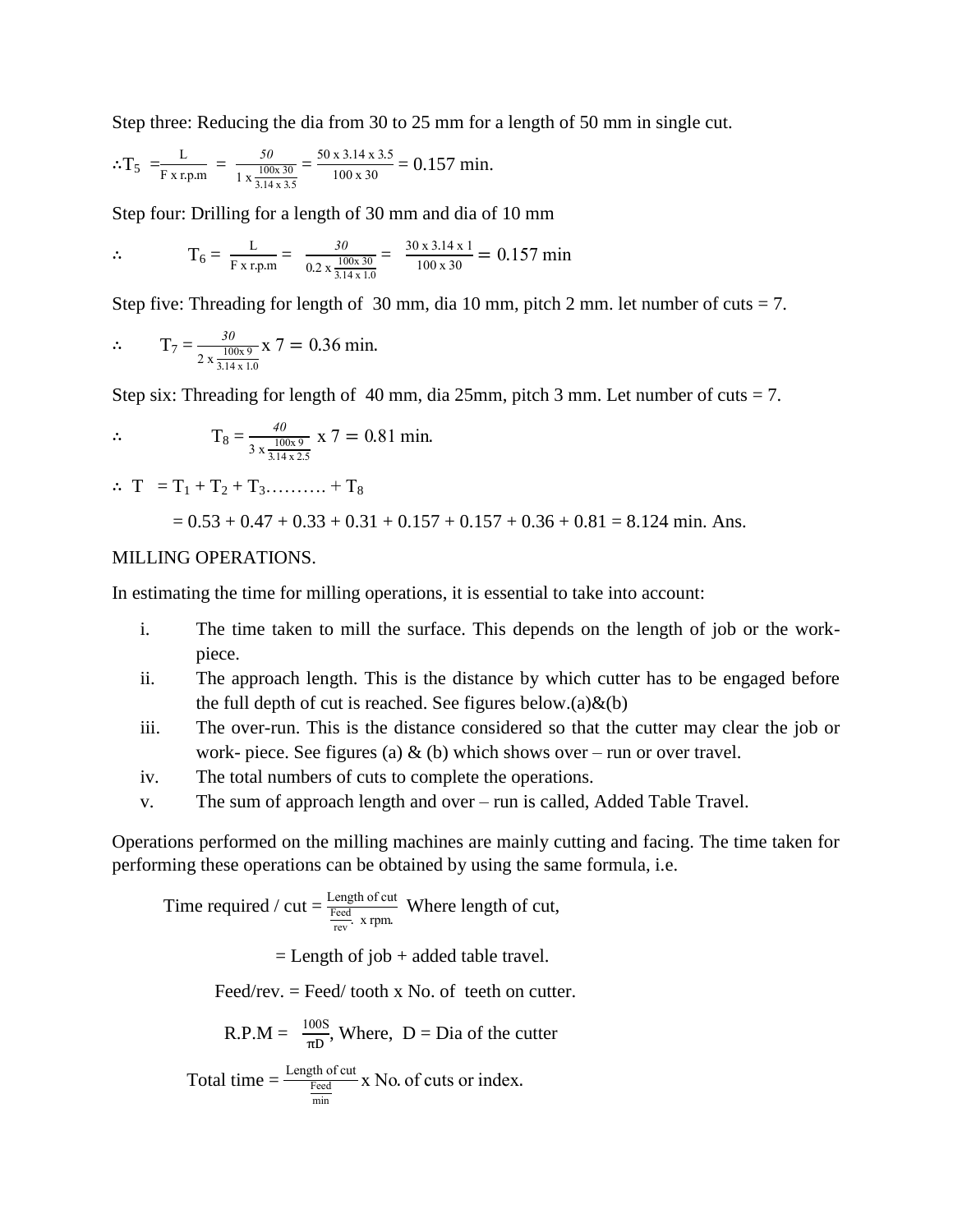#### a. Cutting operation.

Figure (a) shows how the cutter is adjusted to cut a depth d of the job and also shows the approach length and over travel or over – run.

Approach length  $AB = \sqrt{OA^2 - OB^2}$ 

$$
=\sqrt{\left(\frac{D}{2}\right)^2-\left(\frac{D}{2}-d\right)^2}
$$

$$
= \sqrt{Dd - d^2} \quad \dots \dots \dots \dots (i)
$$

In these operations over – travel is generally taken as 5 mm.



(b). Facing operation.

i. If the cutter dia D is less than the width of the job w then several cuts are required to face the width w. Fig (b) shows the first and last positions of the facing cutter. In this case, approach is generally taken as 0.5D and over – travel is 7 mm.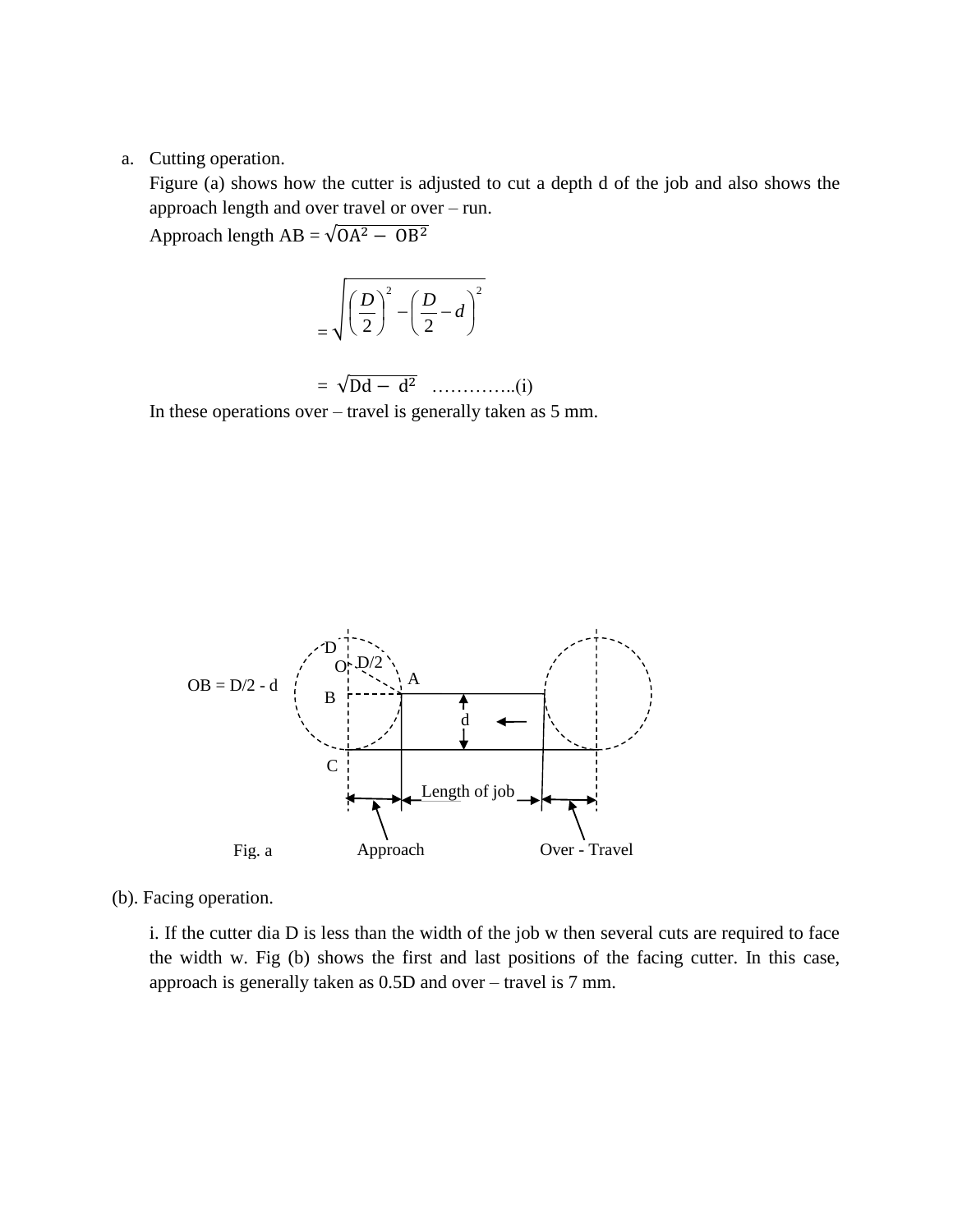

ii. If the cutter dia is bigger than the width of the job w, facing is done only in one cut. Fig.(c)shows how the facing is done when the cutter dia is greater than the width of the job. In this case over – travel is,



#### GRINDING OPERATIONS.

It is a process of metal remover by abrasion. The following are the important methods of grinding :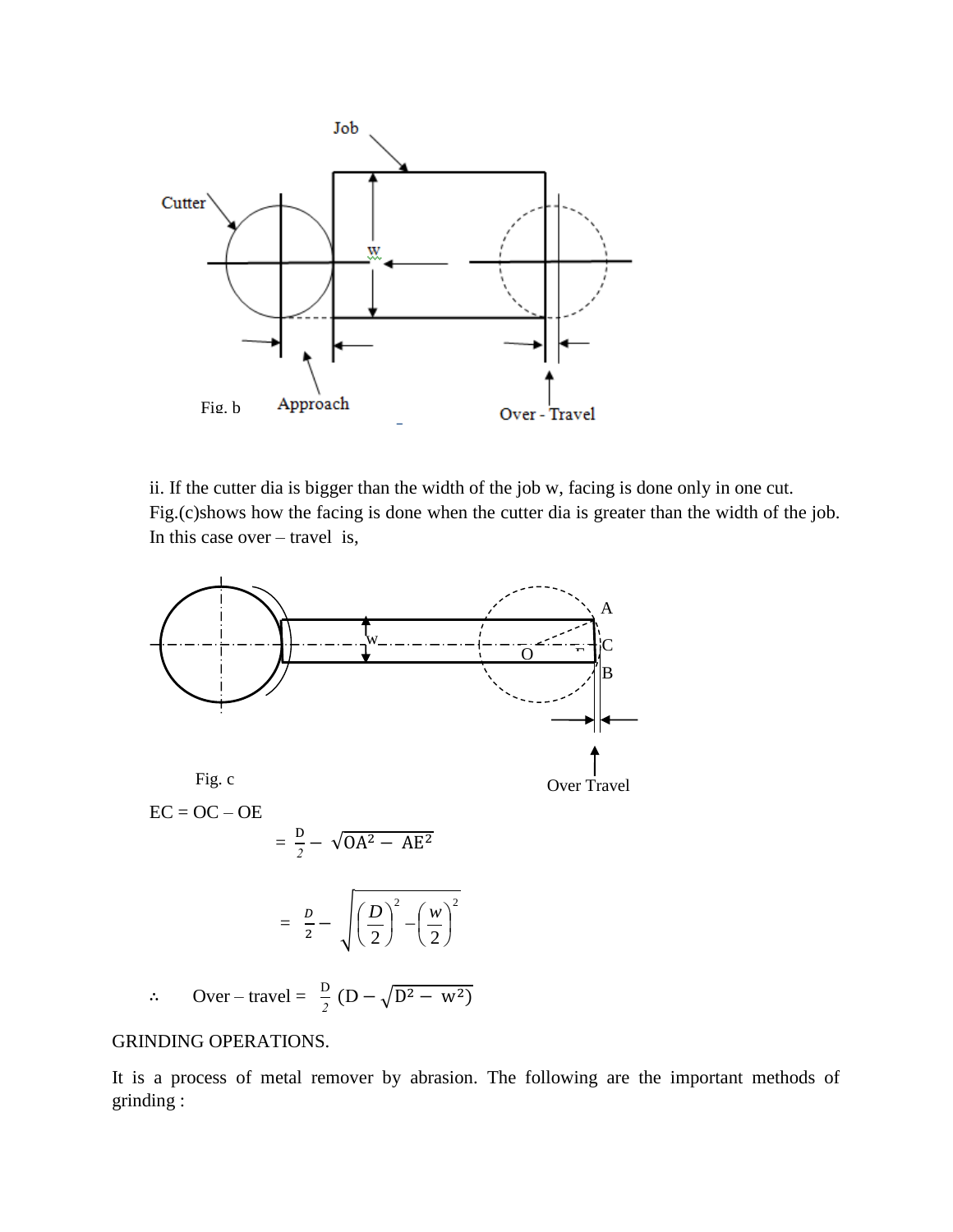(a). Surface grinding.

(b). Cylindrical grinding.

(a) Surface grinding : This is useful for removing small amount of material from flat surfaces. The time required for surface grinding is calculated by using the formula used in milling. When grinding is done as shown in fig.(a), time is calculated as for cutting operations on milling machine; and when grinding is done as shown in fig. (b), time is calculated as for facing operations on milling machine.



(b). Cylindrical grinding: As the name suggests, the process is used for grinding the internal and external surfaces of the cylindrical jobs which have previously been turned on the lathe, to get accurate size and smooth finish.

Time required for cylindrical grinding /cut

 $=$ L F  $\frac{ccu}{rev}$ . , Where, Length of cut,  $=$  Length of job + over –

travel.

$$
= L + 0.5 \text{ cm}
$$

and, Feed/rev.  $=$   $\frac{w}{2}$  (

 $=$   $\frac{1}{2}$   $\frac{1}{2}$   $\frac{1}{2}$   $\frac{1}{2}$   $\frac{1}{2}$   $\frac{1}{2}$   $\frac{1}{2}$   $\frac{1}{2}$   $\frac{1}{2}$   $\frac{1}{2}$   $\frac{1}{2}$   $\frac{1}{2}$ w  $\frac{1}{4}$  (

Where  $w =$  width of grinding wheel.

### SHAPING AND PLANING OPERATIONS.

These operations are carried out on reciprocating machines. On these machines cutting is done in one stroke and the second is the idle stroke which is also known as return stroke.. To reduce the total time, the time required for idle stroke is reduced by increasing the speed of idle stroke.

(a). If a shaper has a length of stroke as S cm and it has N cutting stroke /min, then its effective speed,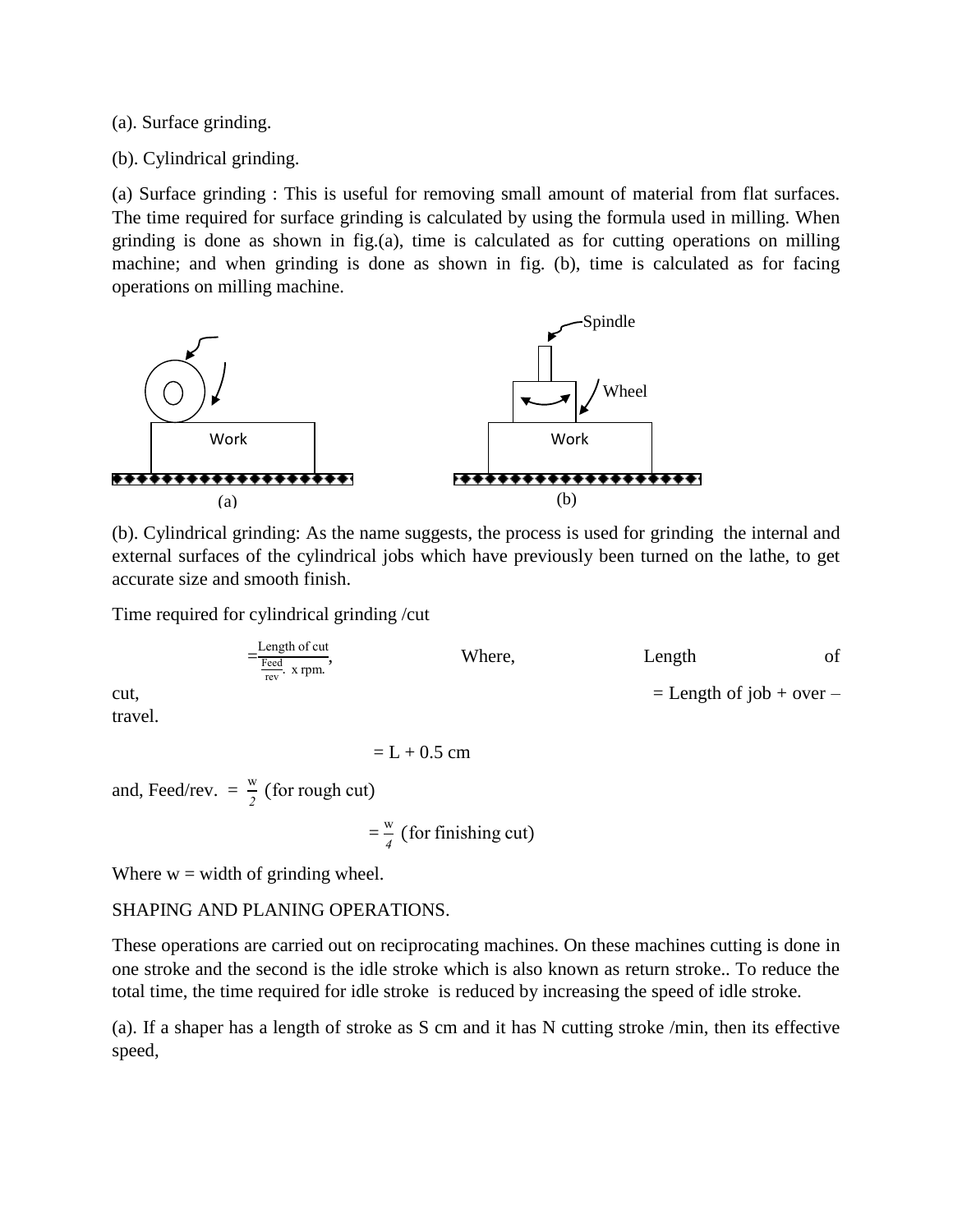$E = \frac{3}{100}$  x N m/min., For example, a shaper makes 30 cutting strokes /min each 20 cm long. Then effective speed, E, will be,

$$
= \frac{s}{100} \times N = \frac{20}{100} \times 30 = 6 \text{ m/min.}
$$

Speed of the ram during cutting stroke is known as cutting speed, this speed is maximum at the middle of the stroke and minimum at the beginning and at the end of the stroke. Therefore, for calculation purposes an average cutting speed C is considered. Mostly, cutting time is  $3/5<sup>th</sup>$  of the total time. Therefore, the effective speed is 3/5 of the cutting speed C.

Hence, 
$$
E = \frac{3}{5}C
$$
, but,  $E = \frac{NS}{100}$   
\n
$$
\therefore \frac{NS}{100} = \frac{3}{5}C
$$
\n
$$
\therefore N = \frac{100}{\Box} \times \frac{3}{5}C = \frac{60C}{S} \text{strokes } / \text{min.}
$$

In the above formulae, S is generally taken as  $(L+5)$  cm, where L is the length of the job.

If F is the feed/ stroke in cm then, area swept by the tool/stroke

$$
=
$$
F x (L+5)

 $\therefore$  Area swept/min = F x (L+5) x N

$$
= F x (L+5) x \frac{60C}{S} = F x (L+5) x \frac{60C}{(L+5)} = 60 CF... (2)
$$

If the width of the job is B cm then the width for calculation is taken as  $(B + 2.5)$  cm. Therefore, time required for shaping  $=\frac{\text{Total}}{A}$ 

$$
\therefore T = \frac{(L+5)(B+2.5)}{60 \text{ CF}} \text{ min.}
$$

(b) Planing operation.

The effective speed for the planning machine is generally  $3/4<sup>th</sup>$  of the cutting speed. For time calculation, stroke length is taken as  $(L + 25)$  cm, while width is taken as  $(B + 5)$  cm. Similar to that in shaping,

Time required in planning  $=\frac{(L+25)(B+5)}{K}$  min., where K is the area swept/min.

As in case of planing operations  $E = \frac{3}{4} \Box$ ,

$$
\frac{\text{NS}}{100} = \frac{3}{4} \Box
$$
  
\n
$$
\therefore \qquad \text{N} = \frac{75 \text{ C}}{\text{s}} \dots \dots \dots \dots \tag{1}
$$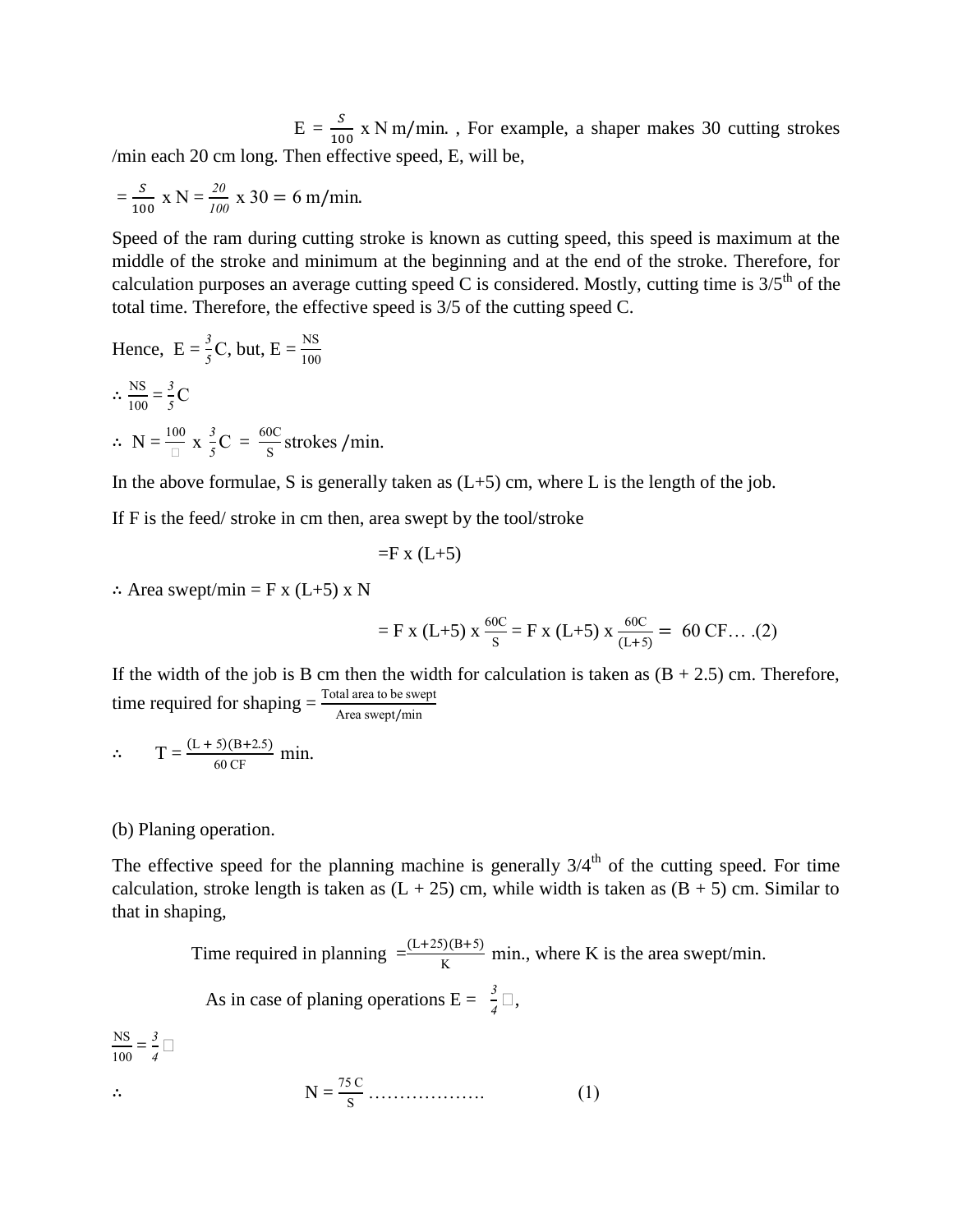$\therefore$  Area swept/min = N x F x S or K =  $\frac{75C}{s}$  x F x S, or K = 75CF .......... (2)

$$
\therefore
$$
 Time taken  $=$   $\frac{\text{L}+25(\text{B}+5)}{75 \text{ CF}}$  min.

#### POWER CONSUMPTION.

During any metal cutting operation power supplied to the machine tool is used for (a) cutting the material, and (b) to drive the machine itself. The power required for cutting is related to the magnitude of the forces at the tool point, of which cutting force is most significant. Other two forces namely 'feed force' and 'reaction between tool and job' are too small and hence are neglected in calculations.

Power consumption can be calculated using the following formulae:

Power =  $\frac{W}{T}$  $\frac{\text{Work done (J)}}{\text{Time taken (S)}} = \frac{J}{S}$  $\frac{J}{s}$  watts., where work done = Force x Distance = Newton metres (Nm)

$$
= joules (J)
$$

Work done due to cutting force during one rev. =  $F_c x \frac{\pi}{40}$  $\mathbf 1$ 

 $\therefore$  Power due to cutting force = F<sub>c</sub> x  $\frac{\pi}{100}$  $\frac{1000 \times 60}{1000 \times 60}$  W

Where,  $D = \text{Mean dia in mm}$ 

 $N =$  Spindle speed in rev/min.

 $F_c$  = Cutting force.

#### METAL REMOVER RATE.

Manufacturing Engineers from economic point of view are interested in the rate at which metal can be removed from the work piece. Economy does not mean to use fast speeds and feeds, since this condition will consume more power, promote rapid tool wear leading to expensive regrinding time and tool replacement. Therefore, engineers are interested in optimization, and consider a metal removal rate which will be both efficient and economic, taking into account speed, feed, depth of cut, surface finish, power consumption, tool wear rate and tool life.

In general, metal remover rate is the amount of metal removed in one minute, and is expressed  $mm^3/min.$ 

 $\therefore$  Metal removal rate =  $\frac{\text{Volume (mm)}^3}{\text{Time (min)}}$ T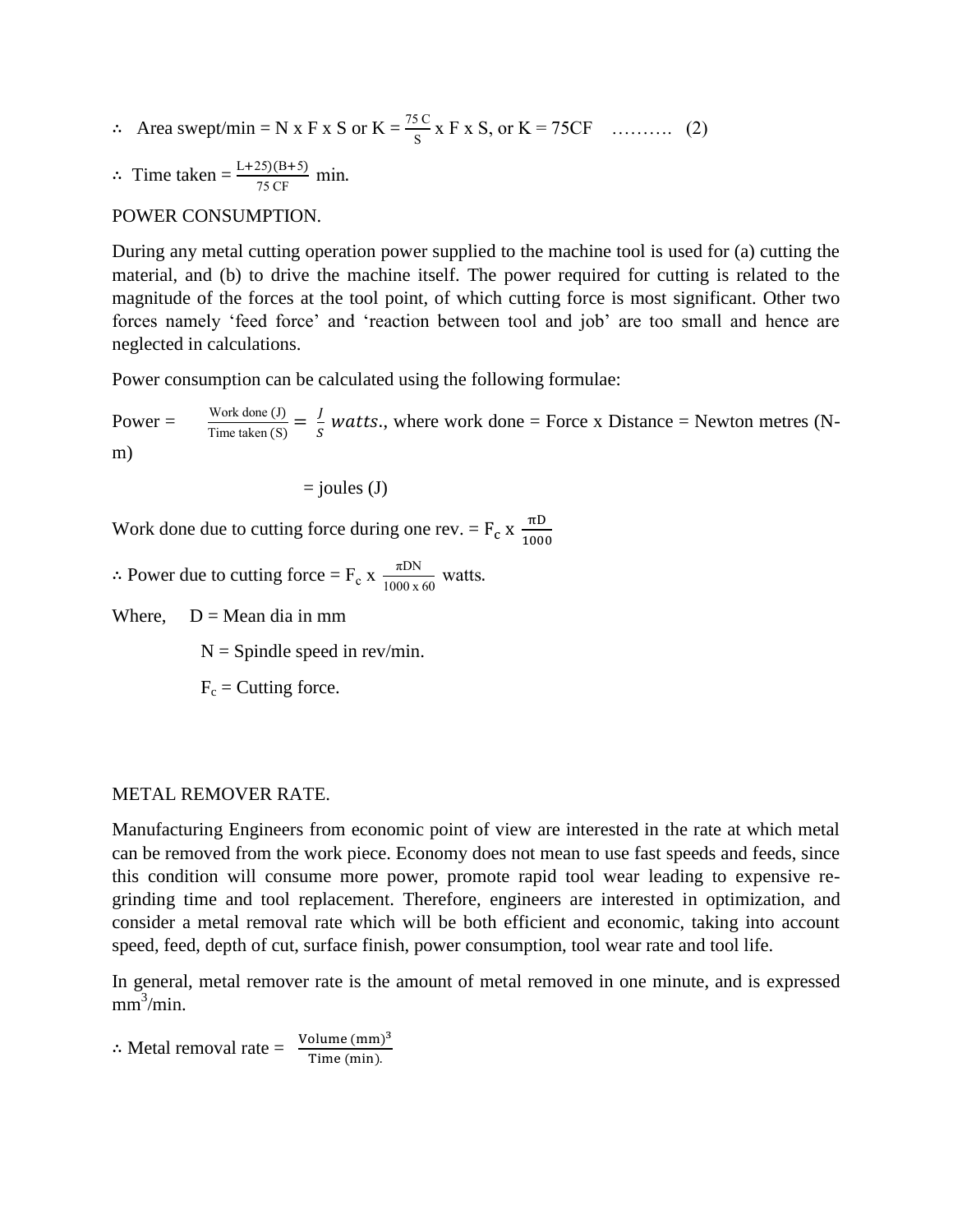For a plain cylindrical turning, metal removal rate = cutting speed  $(\text{mm/min})$  x Feed  $(\text{mm/rev.})$  x Depth of cut (mm).

TOOL LIFE.

Life of a cutting tool is directly related to the amount of wear that takes place at the tool point. To understand tool life, we must first know as to how tool wears. During cutting, two forms of wear are produced, 'flank wear' at the tip of the tool and 'crater wear' behind the tip caused by the underside of the chip rubbing against the top of the tool. These wears result in deterioration in surface finish, and also in exact dimensions of the job. If a tool is allowed to cut continuously until it fails completely then it can be seen that the tool life can be divided into three distinct stages.

First stage: Tool wears rapidly and a small wear land is established

Second stage: Uniform wear takes place.

Third stage: Tool wear rate increases rapidly until it finally fails.

In practice tool is re-grinded before the end of the second stage. F.W. Tailor, has given the expression for expected tool life as :

#### $VT^n$

Where,  $V =$  Cutting speed in m/min.

 $T =$  Expected tool life between re-grinds in minutes.

 $N = A$  constant, dependent upon cutting tool material.

 $C = A$  constant, dependent upon cutting conditions; e.g depth of cut, feed and tool geometry.

High speed steel  $01$  to 0.5

Tungsten carbide 0.2 to o.4

Ceramics 0.1 to 0.6

#### **MILLING INTRODUCTION**

A milling machine is a machine tool that removes metal as the work is fed against a rotating multipoint cutter. The milling cutter rotates at high speed and it removes metal at a very fast rate with the help of multiple cutting edges. One or more number of cutters can be mounted simultaneously on the arbor of milling machine. This is the reason that a milling machine finds wide application in production work. Milling machine is used for machining flat surfaces, contoured surfaces, surfaces of revolution, external and internal threads, and helical surfaces of various cross-sections. Typical components produced by a milling are given in Fig. 1. In many applications, due to its higher production rate and accuracy, milling machine has even replaced shapers and slotters.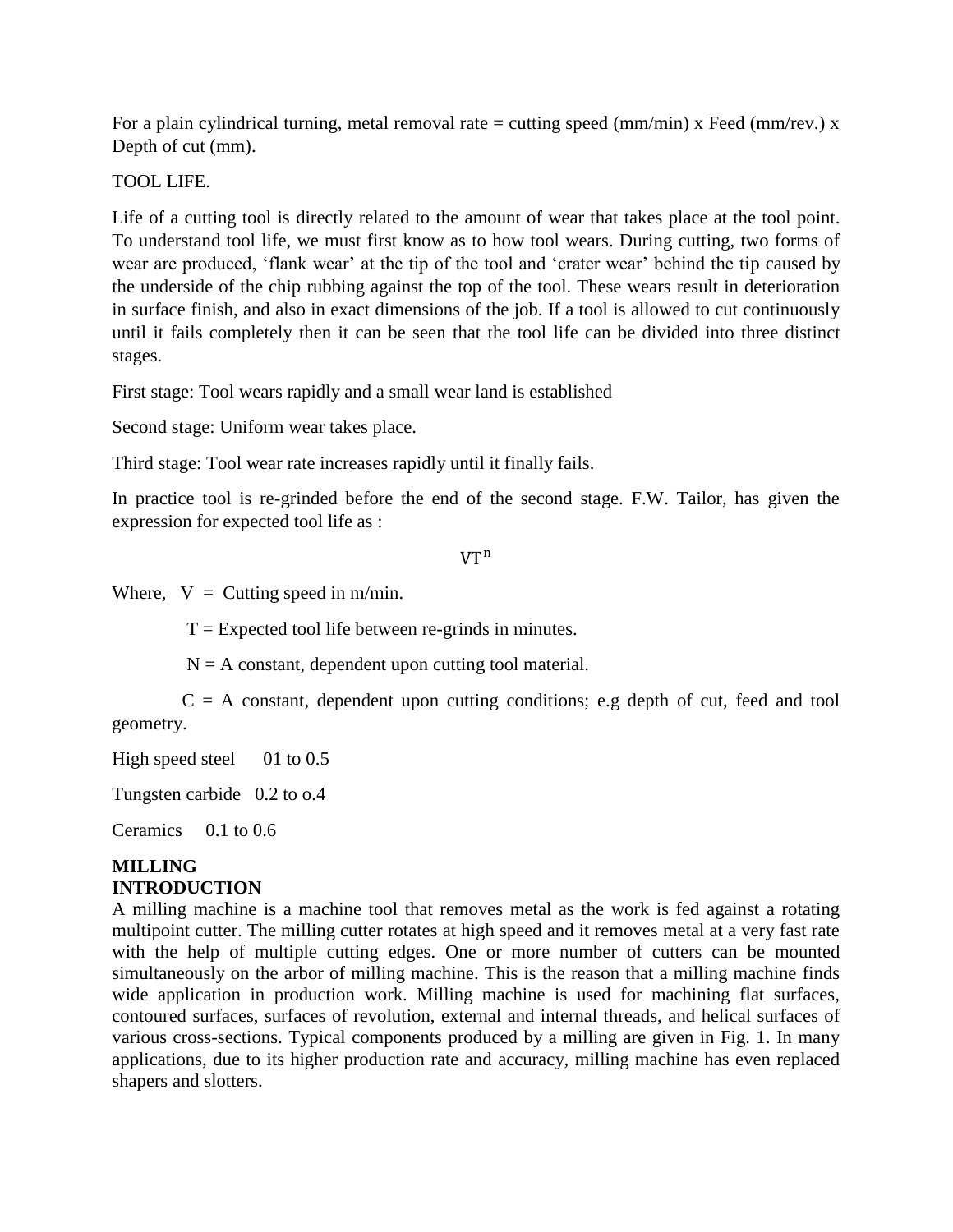

**Fig. 1** Job surfaces generated by milling machine

# **PRINCIPLE OF MILLING**

In milling machine, the metal is cut by means of a rotating cutter having multiple cutting edges. For cutting operation, the work-piece is fed against the rotary cutter. As the work-piece moves against the cutting edges of milling cutter, metal is removed in form chips of trochoid shape. Machined surface is formed in one or more passes of the work. The work to be machined is held in a vice, a rotary table, a three jaw chuck, an index head, between centers, in a special fixture or bolted to machine table. The rotatory speed of the cutting tool and the feed rate of the work-piece depend upon the type of material being machined.

# **MILLING METHODS**

There are two distinct methods of milling classified as follows:

1. Up-milling or conventional milling, and

2. Down milling or climb milling.

# o **UP-Milling or Conventional Milling Procedure**

In the up-milling or conventional milling, as shown in Fig. 2, the metal is removed in form of small chips by a cutter rotating against the direction of travel of the work-piece. In this type of milling, the chip thickness is minimum at the start of the cut and maximum at the end of cut. As a result the cutting force also varies from zero to the maximum value per tooth movement of the milling cutter. The major disadvantages of up-milling process are the tendency of cutting force to lift the work from the fixtures and poor surface finish obtained. But being a safer process, it is commonly used method of milling.



**Fig. 2** Principal of up-milling

# o **Down-Milling or Climb Milling**

Down milling is shown in Fig. 24.3. It is also known as climb milling. In this method, the metal is removed by a cutter rotating in the same direction of feed of the work-piece. The effect of this is that the teeth cut downward instead of upwards. Chip thickness is maximum at the start of the cut and minimum in the end. In this method, it is claimed that there is less friction involved and consequently less heat is generated on the contact surface of the cutter and work-piece. Climb milling can be used advantageously on many kinds of work to increase the number of pieces per sharpening and to produce a better finish. With climb milling, saws cut long thin slots more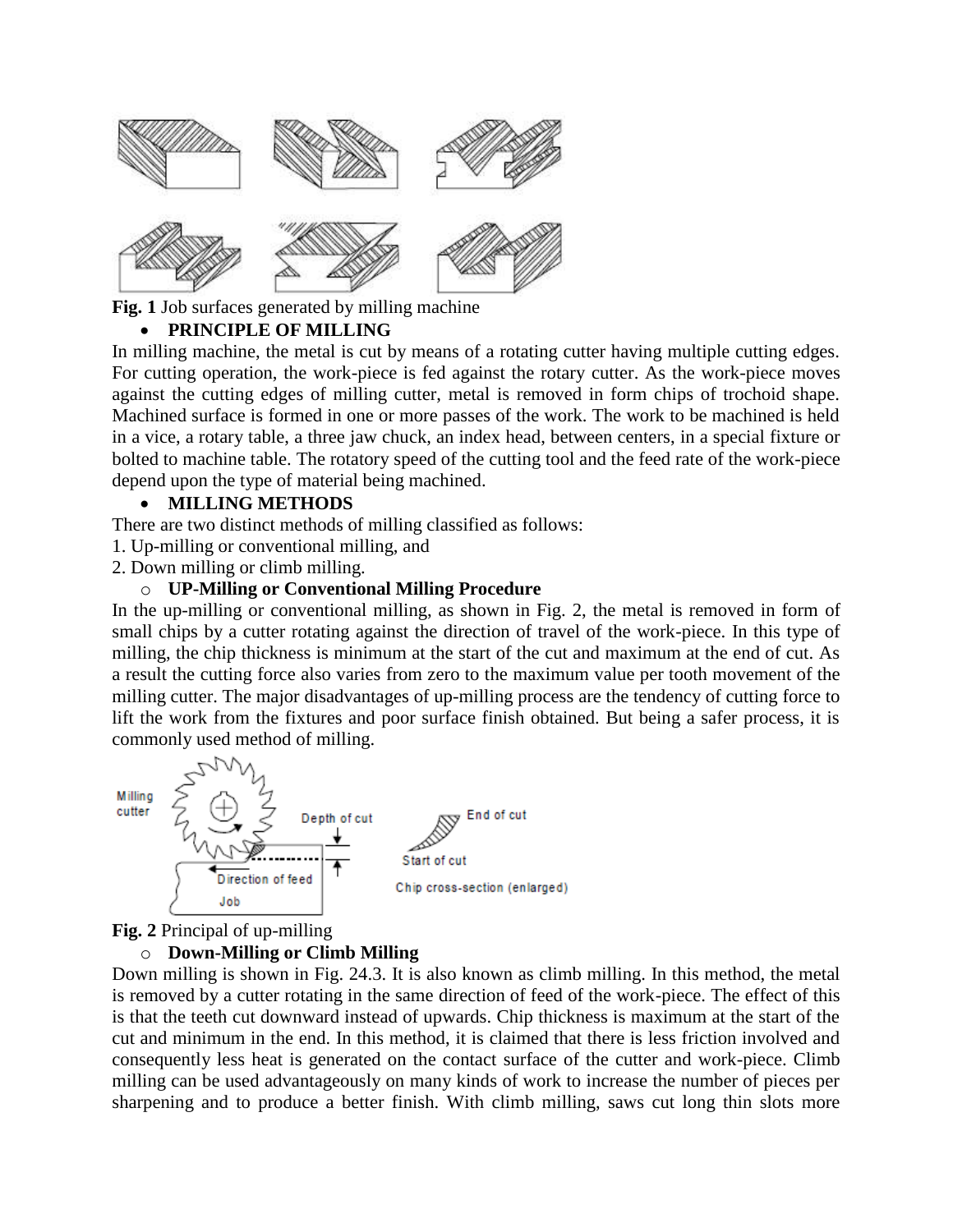satisfactorily than with standard milling. Another advantage is that slightly lower power consumption is obtainable by climb milling, since there is no need to drive the table against the cutter.



**Fig. 3** Principal of down-milling

# **TYPES OF MILLING CUTTERS**

Fig. 4 illustrates some types of milling cutters along with work-pieces. Milling cutters are made in various forms to perform certain classes of work, and they may be classified as:

(1) Plain milling cutters,

(2) Side milling cutters,

(3) Face milling cutter,

- (4) Angle milling cutters,
- (5) End milling cutter,

(6) Fly cutter,

(7) T-slot milling cutter,

(8) Formed cutters,

(9) Metal slitting saw,

Milling cutters may have teeth on the periphery or ends only, or on both the periphery and ends. Peripheral teeth may be straight or parallel to the cutter axis, or they may be helical, sometimes referred as spiral teeth.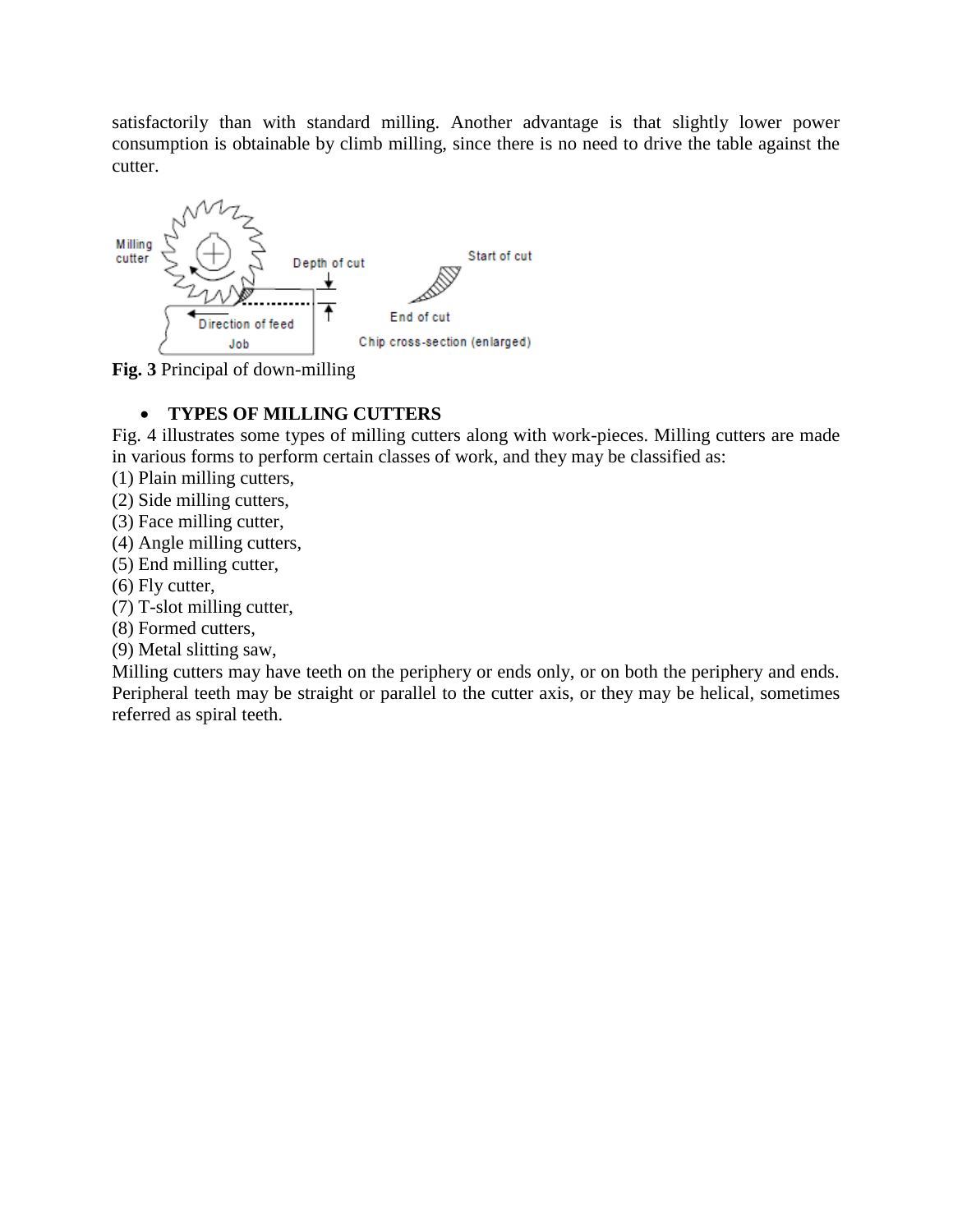

# **TYPES OF MILLING MACHINES**

Milling machine rotates the cutter mounted on the arbor of the machine and at the same time automatically feed the work in the required direction. The milling machine may be classified in several forms, but the choice of any particular machine is determined primarily by the size of the work-piece to be undertaken and operations to be performed. With the above function or requirement in mind, milling machines are made in a variety of types and sizes. According to general design, the distinctive types of milling machines are:

- 1. Column and knee type milling machines
- (*a*) Hand milling machine
- (*b*) Horizontal milling machine (Fig. 5)
- (*c*) Universal milling machine
- (*d*) Vertical milling machine (Fig. 6)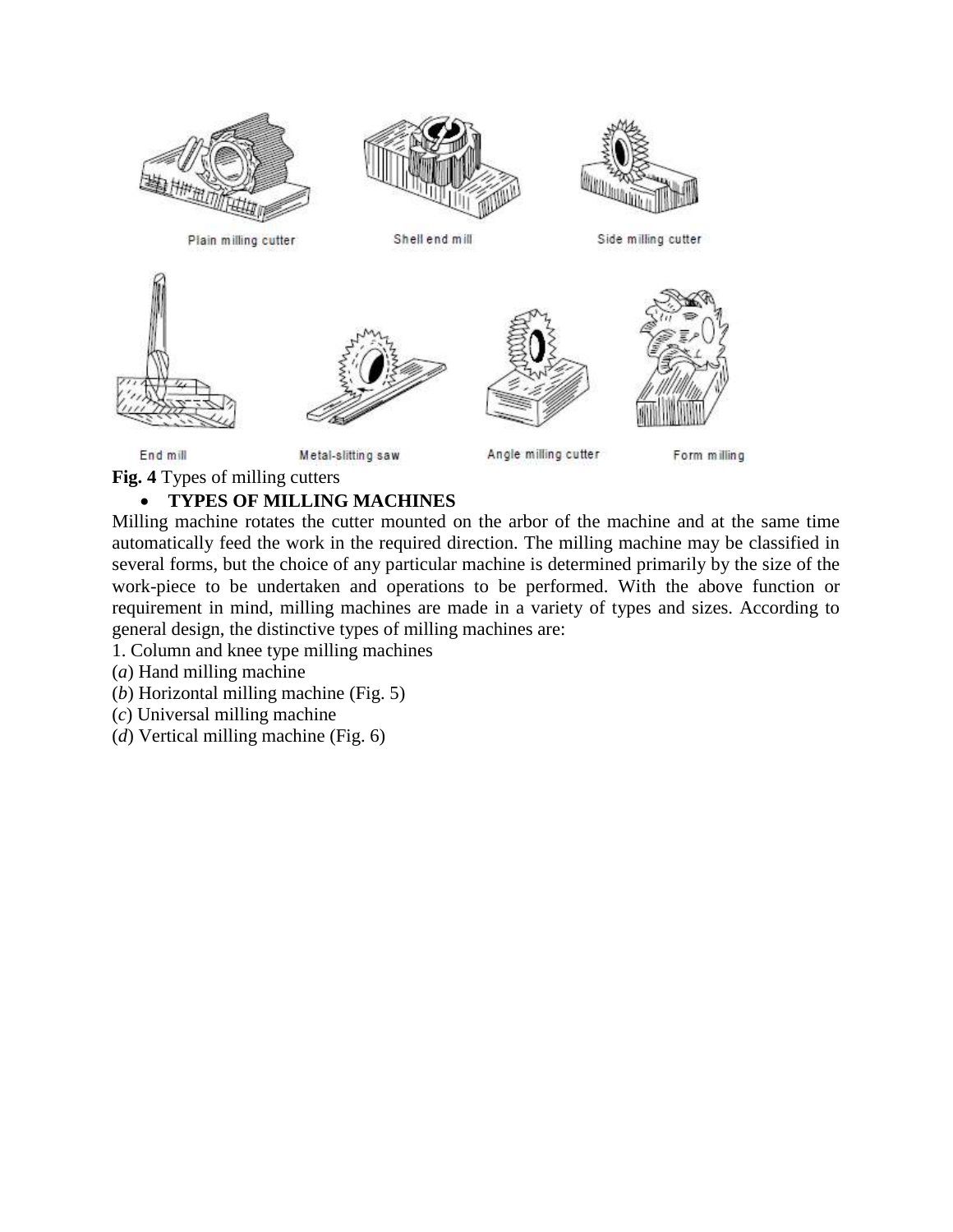





Vertical Milling Machine

**Fig. 6** Vertical column and knee type milling machine

- 2. Planer milling machine
- 3. Fixed-bed type milling machine
- (*a*) Simplex milling machine.
- (*b*) Duplex milling machine.
- (*c*) Triplex milling machine.
- 4. Machining center machines
- 5. Special types of milling machines
- (*a*) Rotary table milling machine.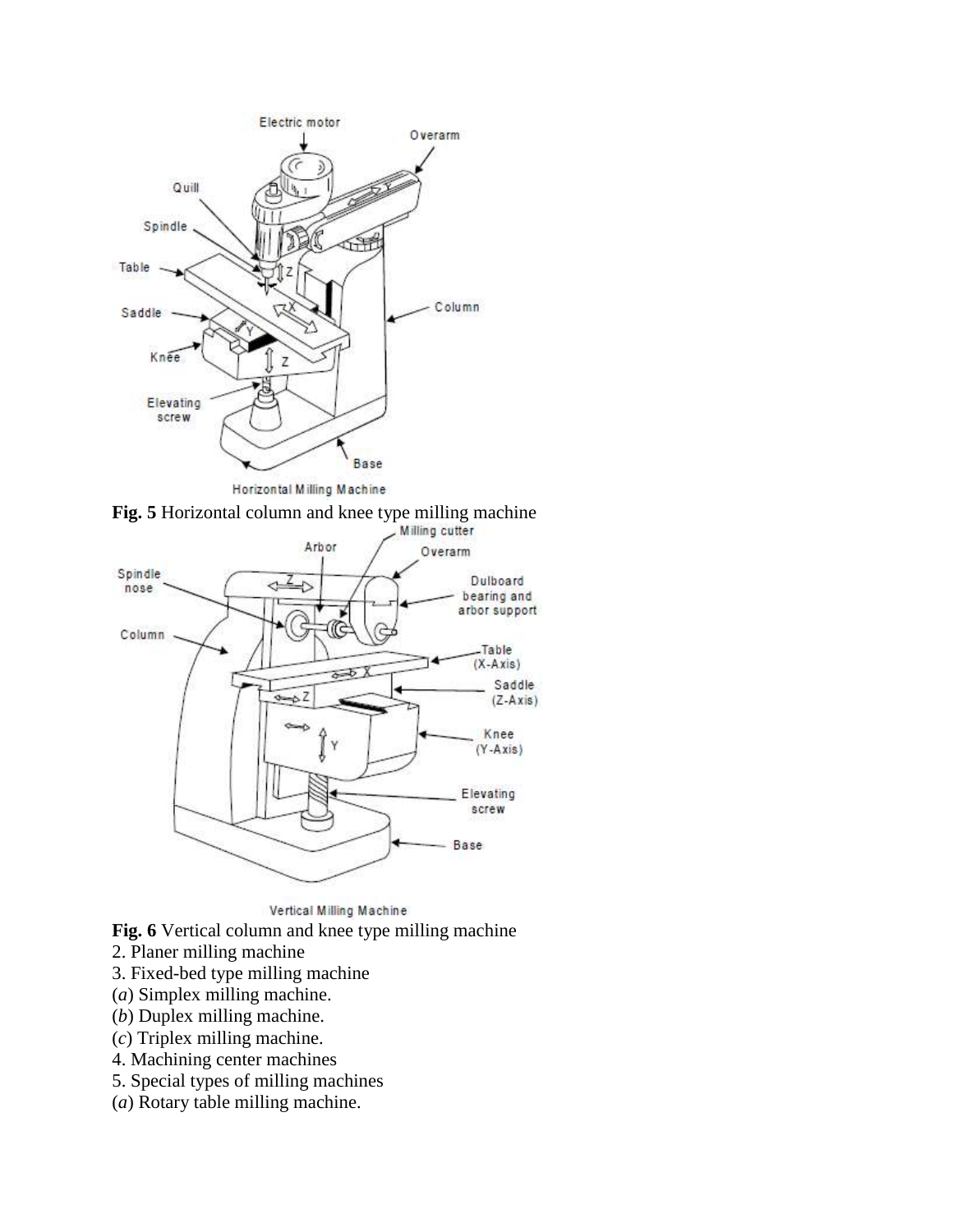- (*b*) Planetary milling machine.
- (*c*) Profiling machine.
- (*d*) Duplicating machine.
- (*e*) Pantograph milling machine.
- (*f*) Continuous milling machine.
- (*g*) Drum milling machine
- (*h*) Profiling and tracer controlled milling machine
- Some important types of milling machines are discussed as under.

# o **Column and Knee Type Milling Machine**

Fig. 7 shows a simple column and knee type milling machine. It is the most commonly used milling machine used for general shop work. In this type of milling machine the table is mounted on the knee casting which in turn is mounted on the vertical slides of the main column.



# **Fig. 7** A column and knee type milling machine

The knee is vertically adjustable on the column so that the table can be moved up and down to accommodate work of various heights. The column and knee type milling machines are classified on the basis of various methods of supplying power to the table, different movements of the table and different axis of rotation of the main spindle. Column and knee type milling machine comprises of the following important parts-

- 1. Base 2. Column
- 3. Saddle 4. Table
- 5. Elevating screw 6. Knee
- 7. Knee elevating handle 8. Cross feed handle<br>9. Front brace 10. Arbor support
- 10. Arbor support
- 11. Arbor 12. Overhanging arm
- 13. Cutter 14. Cone pulley
- 15. Telescopic feed shaft.

The principal parts of a column and knee type milling machine are described as under.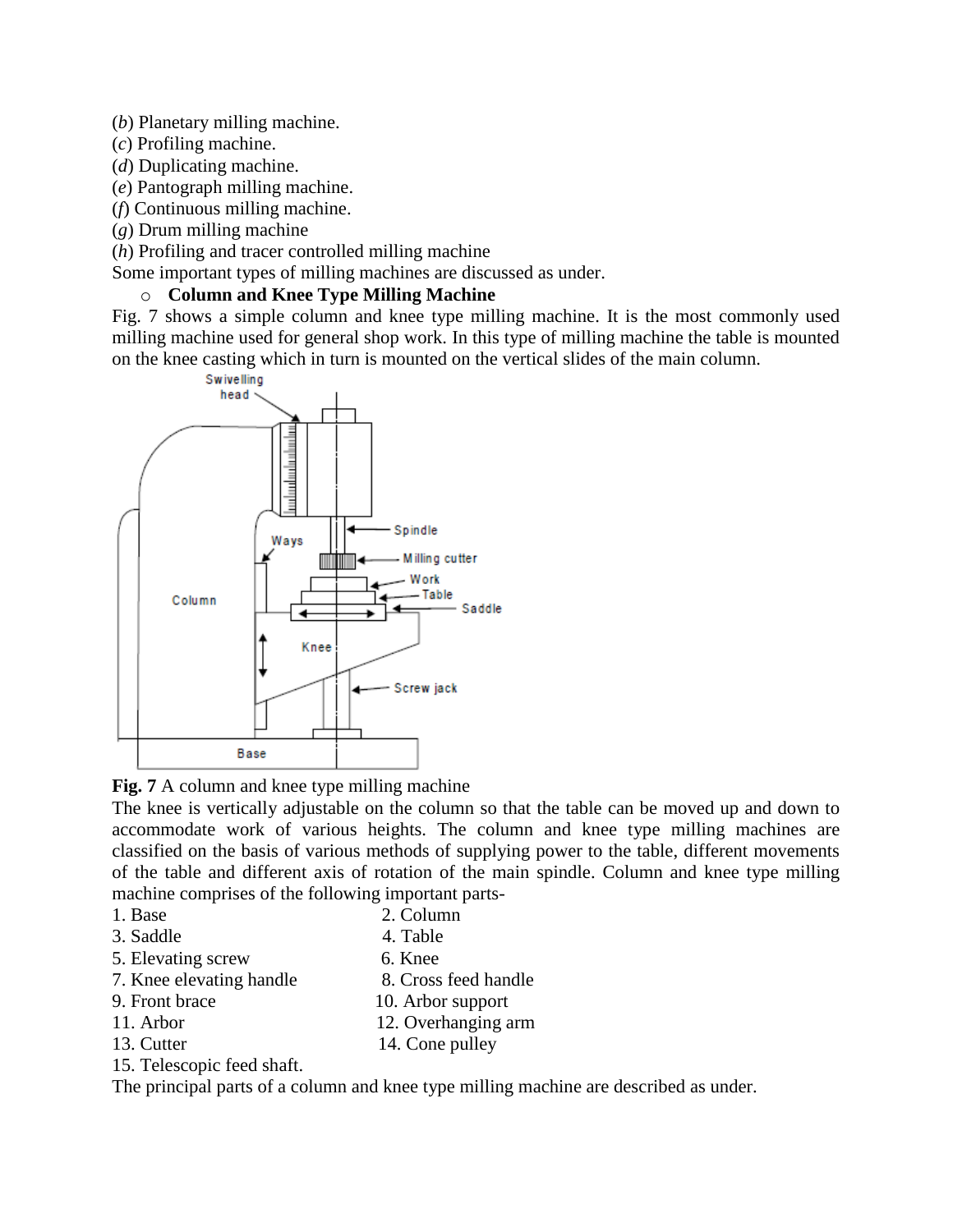#### o **Base**

It is a foundation member for all the other parts, which rest upon it. It carries the column at its one end. In some machines, the base is hollow and serves as a reservoir for cutting fluid.

### o **Column**

The column is the main supporting member mounted vertically on the base. It is box shaped, heavily ribbed inside and houses all the driving mechanism for the spindle and table feed. The front vertical face of the column is accurately machined and is provided with dovetail guide way for supporting the knee.

### o **Knee**

The knee is a rigid grey iron casting which slides up and down on the vertical ways of the column face. An elevating screw mounted on the base is used to adjust the height of the knee and it also supports the knee. The knee houses the feed mechanism of the table, and different controls to operate it.

# o **Saddle**

The saddle is placed on the top of the knee and it slides on guide ways set exactly at 90° to the column face. The top of the saddle provides guide-ways for the table.

### o **Table**

The table rests on ways on the saddle and travels longitudinally. A lead screw under the table engages a nut on the saddle to move the table horizontally by hand or power. In universal machines, the table may also be swiveled horizontally. For this purpose the table is mounted on a circular base. The top of the table is accurately finished and T -slots are provided for clamping the work and other fixtures on it

# o **Overhanging arm**

It is mounted on the top of the column, which extends beyond the column face and serves as a bearing support for the other end of the arbor.

### o **Front brace**

It is an extra support, which is fitted between the knee and the over-arm to ensure further rigidity to the arbor and the knee.

# o **Spindle**

It is situated in the upper part of the column and receives power from the motor through belts, gears. and clutches and transmit it to the arbor.

### o **Arbor**

It is like an extension of the machine spindle on which milling cutters are securely mounted and rotated. The arbors are made with taper shanks for proper alignment with the machine spindles having taper holes at their nose. The draw bolt is used for managing for locking the arbor with the spindle and the whole assembly. The arbor assembly consists of the following components.

# 1. Arbor 2. Spindle

- 3. Spacing collars 4. Bearing bush
- 5. Cutter 6. Draw bolt
- 7. Lock nut 8. Key block
- 9. Set screw

# o **Planer Type Milling Machine**

It is a heavy duty milling machine. It resembles a planer and like a planning machine it has a cross rail capable of being raised or lowered carrying the cutters, their heads, and the saddles, all supported by rigid uprights. There may be a number of independent spindles carrying cutters on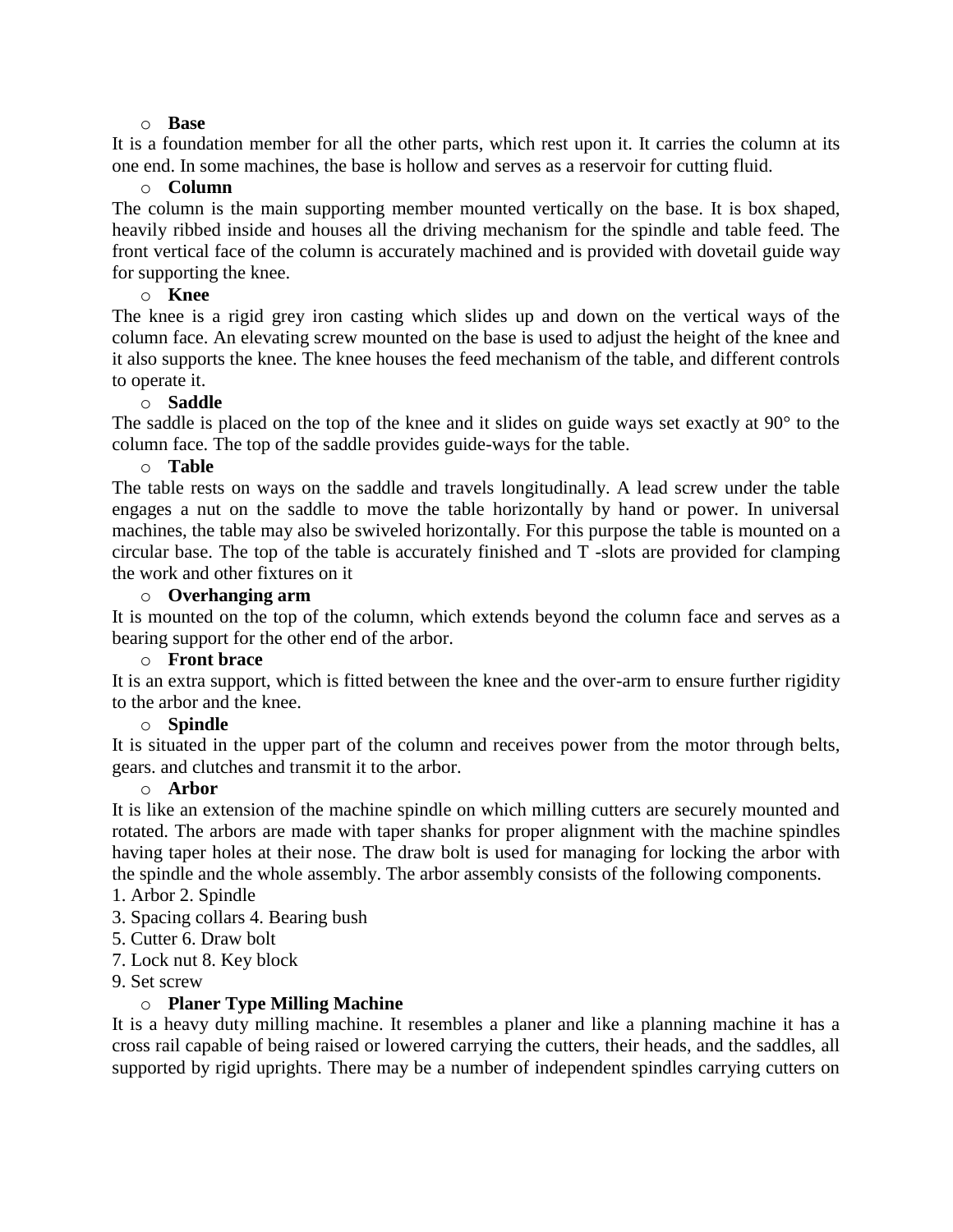the rail as two heads on the uprights. The use of the machine is limited to production work only and is considered ultimate in metal re-moving capacity.

# o **Special Type Milling Machines**

Milling machines of non-conventional design have been developed to suit special purposes. The features that they have in common are the spindle for rotating the cutter and provision for moving the tool or the work in different directions.

# **SIZE OF MILLING MACHINE**

The size of the column and knee type milling machine is specified by

(1) The dimensions of the working surface of the table, and

(2) Its maximum length of longitudinal, cross and vertical travel of the table.

In addition to above, number of spindle speeds, number of feeds, spindle nose taper, power available, floor space required and net weight of machine will also be required for additional specification.

### **DEPTH OF CUT**

The depth of cut in milling is defined as the thickness of the material removed in one pass of the work under the cutter. Thus it is the perpendicular distance measured between the original and final surface of the work-piece, and is expressed in mm.

# **INDEXING AND DIVIDING HEADS**

Indexing is the operation of dividing the periphery of a piece of work into any number of equal parts. In cutting spur gear equal spacing of teeth on the gear blank is performed by indexing. Indexing is accomplished by using a special attachment known as dividing head or index head as shown in Fig. 8. The dividing heads are of three types:

(1) Plain or simple dividing head,

- (2) Universal dividing head and
- (3) Optical dividing head.



# o **Plain or Simple Dividing Head**

The plain dividing head comprises a cylindrical spindle housed on a frame, and a base bolted to the machine table. The index crank is connected to the tail end of the spindle directly, and the crank and the spindle rotate as one unit. The index plate is mounted on the spindle and rotates with it. The spindle may be rotated through the desired angle and then clamped by inserting the clamping lever pin into anyone of the equally spaced holes or slots cut on the periphery of the index plate. This type of dividing head is used for handling large number of work-pieces, which require a very small number of divisions on the periphery.

- 1. Swiveling block 2. Live centre
- 3. Index crank 4. Index plate.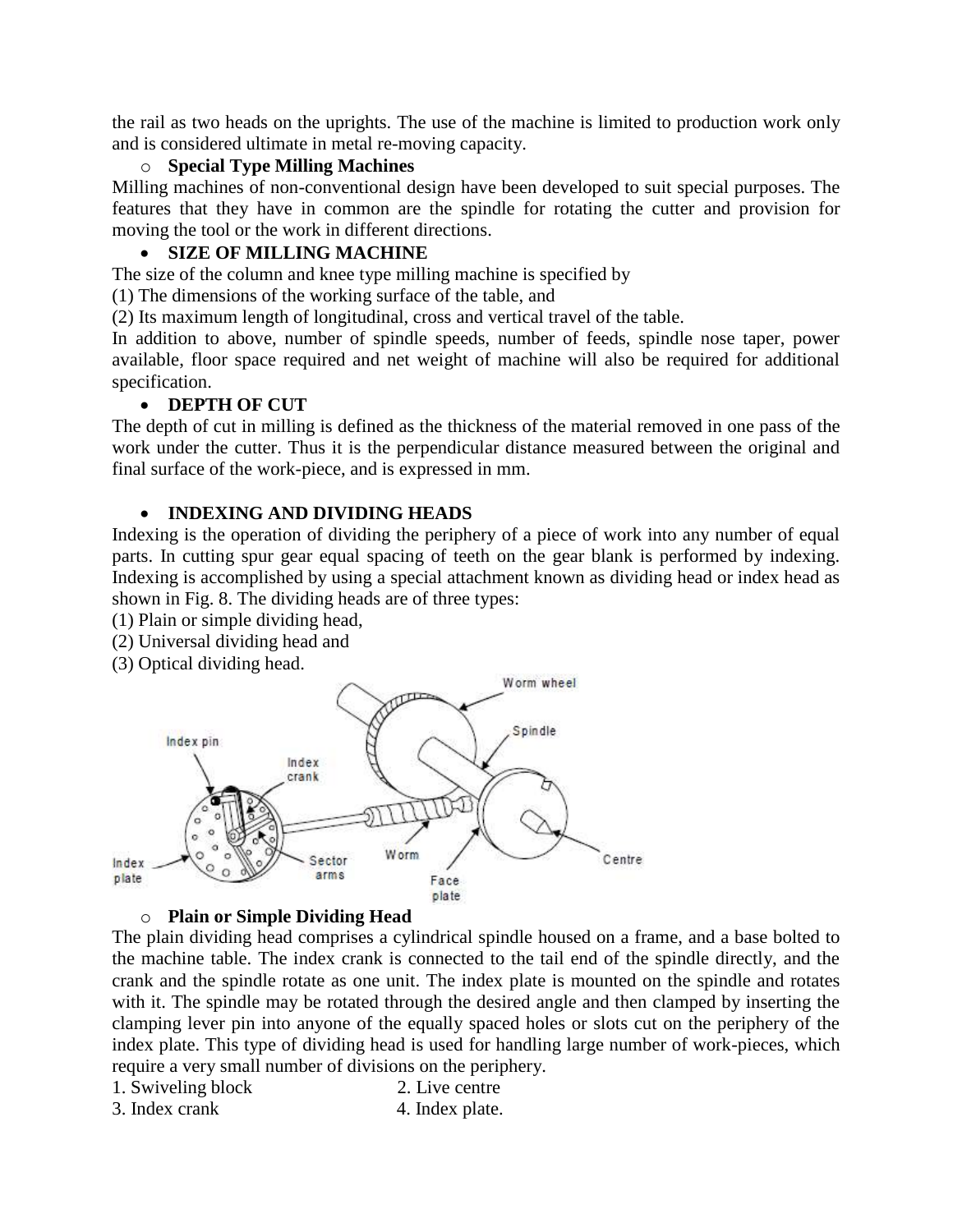# **OPERATIONS PERFORMED ON MILLING MACHINE**

Unlike a lathe, a milling cutter does not give a continuous cut, but begins with a sliding motion between the cutter and the work. Then follows a crushing movement, and then a cutting operation by which the chip is removed. Many different kinds of operations can be performed on a milling machine but a few of the more common operations will now be explained. These are:

## o **Plain milling or slab milling**

Fig. 9(a) illustrates the plain and slab milling operation. It is a method of producing a plain, flat, horizontal surface parallel to the axis of rotation of the cutter.

## o **Face milling**

Fig. 9(b) illustrates the face milling operation. It is a method of producing a flat surface at right angles to the axis of the cutter.

# o **Side milling**

Fig. 9(c) illustrates the side milling operation. It is the operation of production of a flat vertical surface on the side of a work-piece by using a side milling cutter.

### o **Angular milling**

Fig. 9(d) illustrates angular milling operation. It is a method of producing a flat surface making an angle to the axis of the cutter.

# o **Gang-milling**

Fig. 9(e) illustrates the gang milling operation. It is a method of milling by means of two or more cutters simultaneously having same or different diameters mounted on the arbor of the milling machine.

# o **Form milling**

Fig. 9(f) illustrates the form milling operation. It is, a method of producing a surface having an irregular outline.

### o **End milling**

Fig.  $9(g)$  illustrates end milling operation. It is a method of milling slots, flat surfaces, and profiles by end mills.

### o **Profile milling**

Fig. 9(h) illustrates profile milling operation. It is the operation of reproduction of an outline of a template or complex shape of a master die on a work-piece.

### o **Saw milling**

Fig. 9(i) illustrates saw milling operation. It is a method of producing deep slots and cutting materials into the required length by slitting saws.

# o **T-slot milling**

Fig. 9(j) illustrates T-slot milling operation.

# o **Keyway milling**

Fig. 9(k) illustrates keyway milling operation.

# o **Gear cutting milling**

Fig. 9(l) illustrates gear cutting milling operation.

### o **Helical milling**

Fig. 9(m) illustrates helical milling operation.

### **Flute milling**

It is a method of grooving or cutting of flutes on drills, reamers, taps, etc,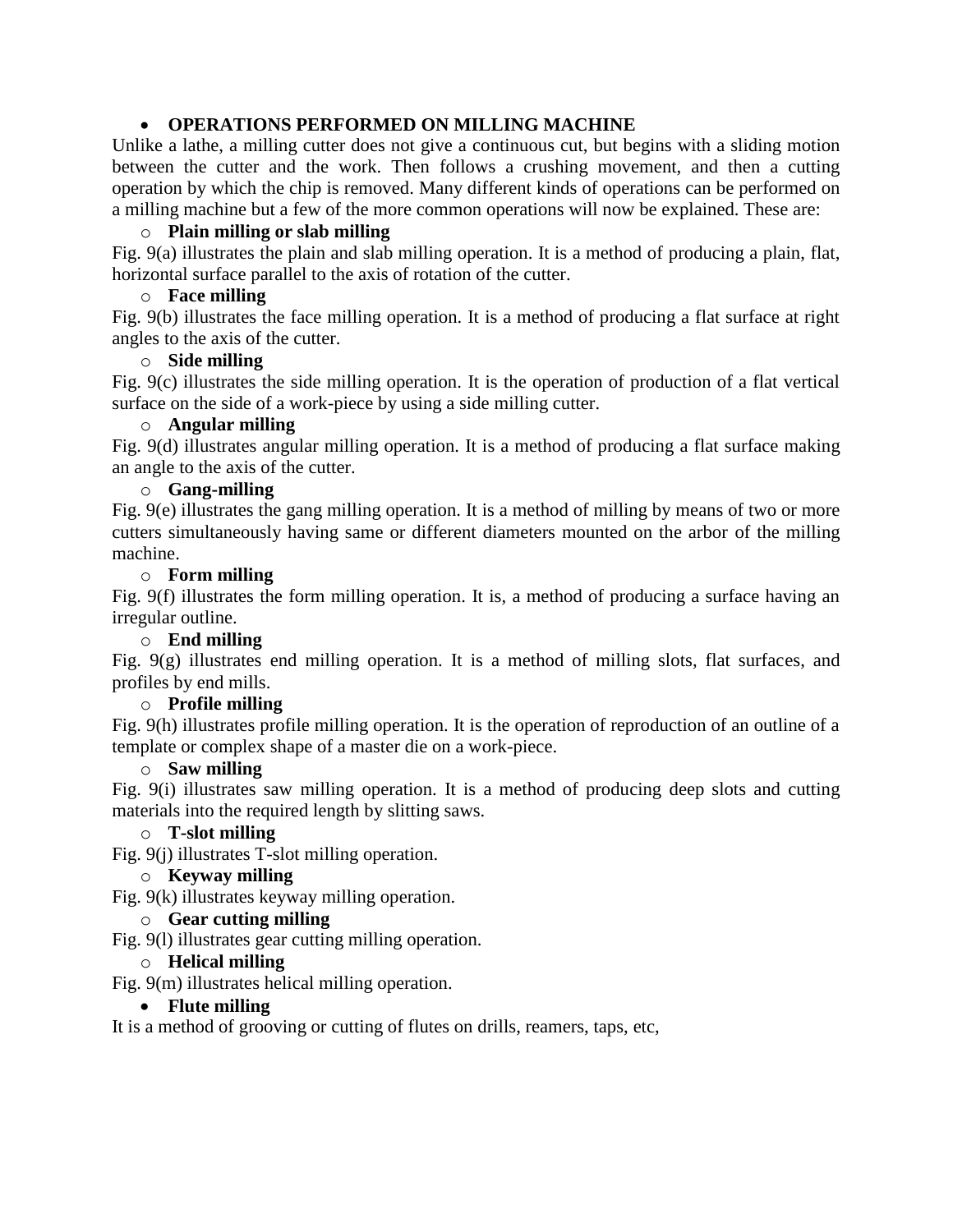